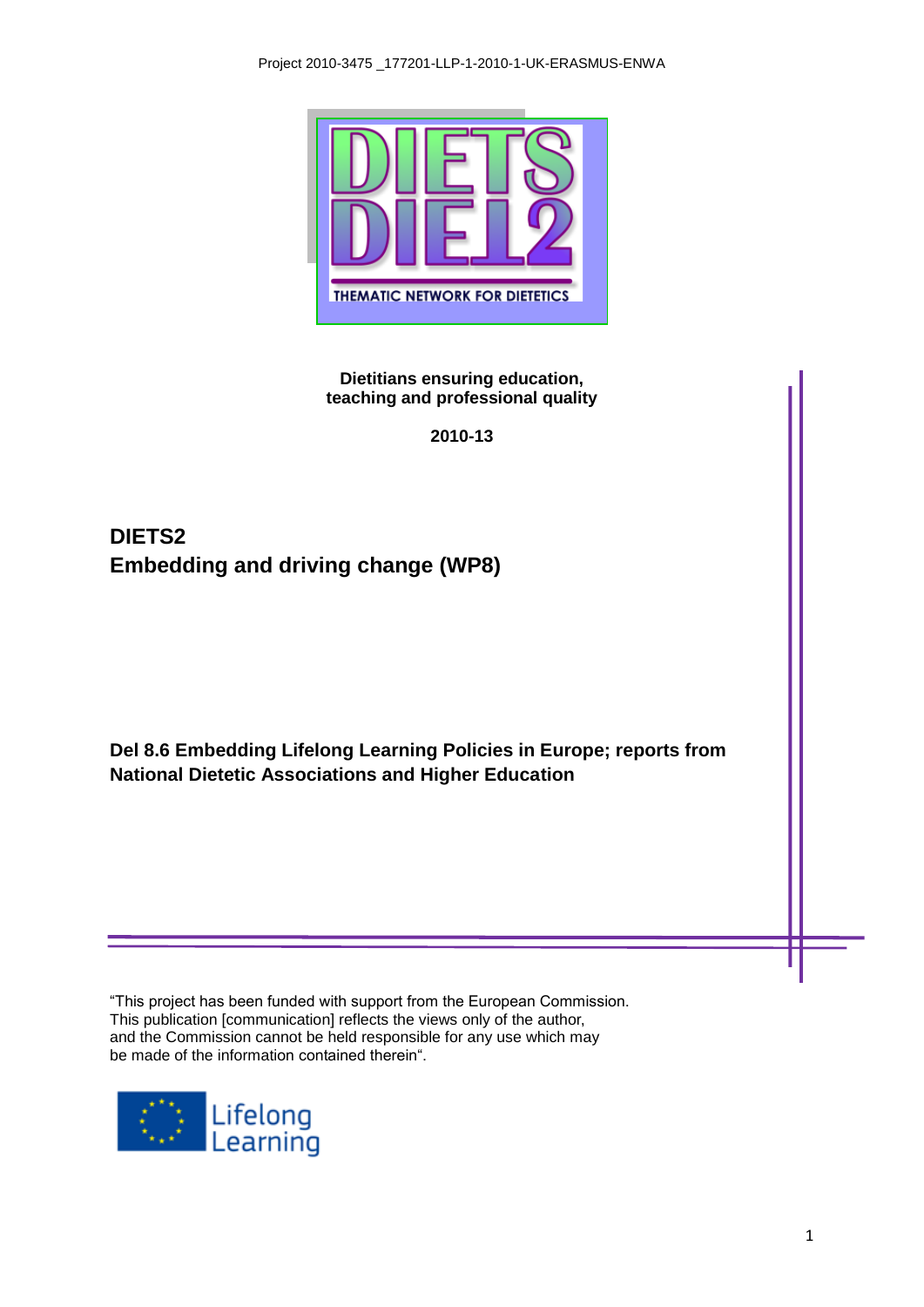# **Index**

| <b>Section</b>    |                                                                                  | page |
|-------------------|----------------------------------------------------------------------------------|------|
| 1.0               | Introduction                                                                     | 3    |
| 2.0               | Methods used to investigate Lifelong strategies used in Europe<br>for dietitians | 4    |
| 3.0               | The results of the focus groups                                                  | 4    |
| 4.0               | Discussion and implications for Lifelong Learning for dietitians in<br>Europe    | 9    |
| 5.0               | Conclusions and recommendations                                                  | 10   |
| <b>References</b> |                                                                                  | 11   |
| <b>Appendix 1</b> | The EFAD Lifelong Learning Policy for dietitians                                 | 12   |
| <b>Appendix 2</b> | Questionnaire used for the focus groups                                          | 14   |
| <b>Appendix 3</b> | Focus groups what they had to say: Higher Education<br>Institutions              | 16   |
| <b>Appendix 4</b> | Focus groups what they had to say: National Dietetic<br>Associations             | 21   |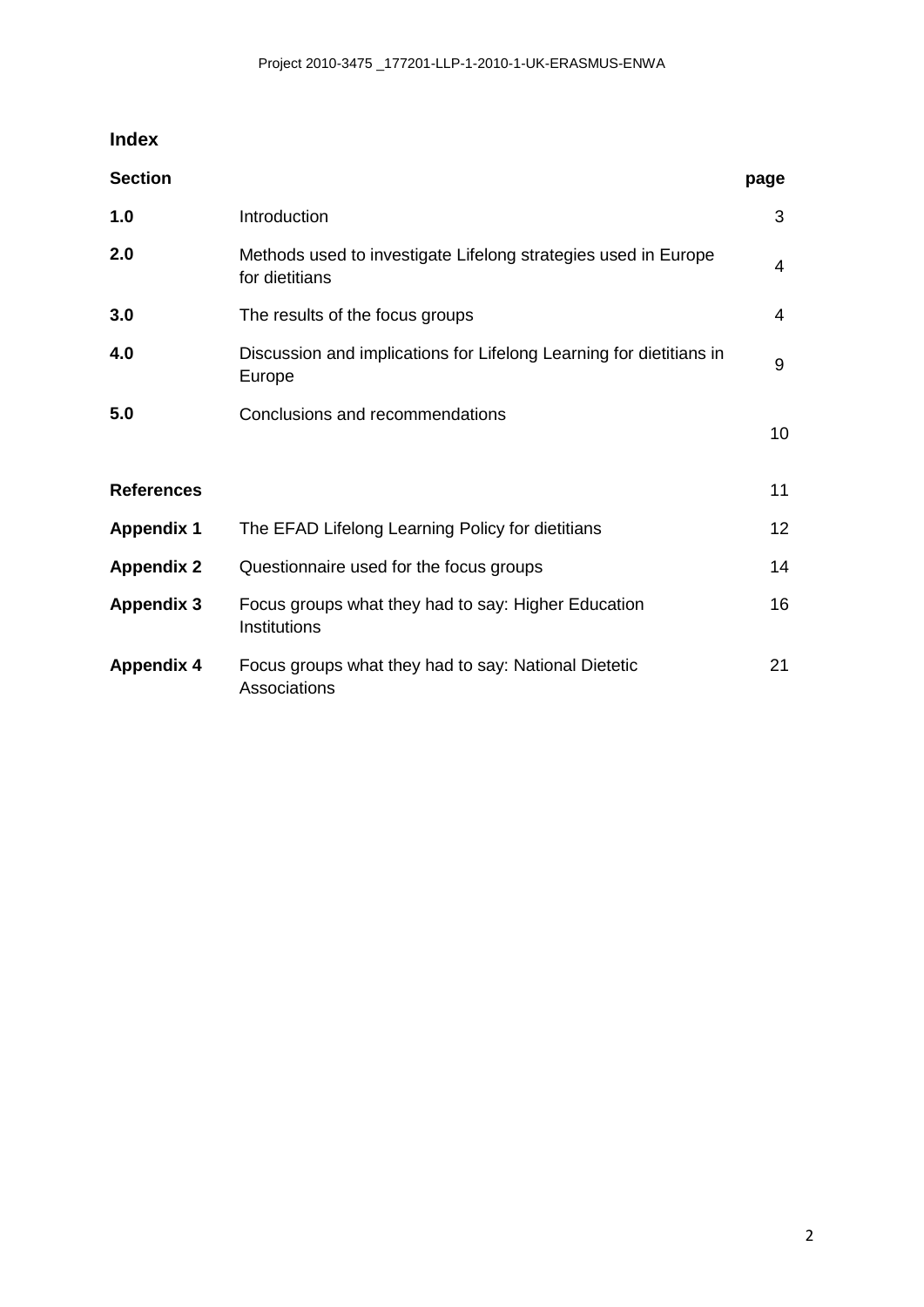# **1.0 Introduction**

The European Commission define lifelong learning (LLL) as '*all learning activity undertaken throughout life, with the aim of improving knowledge, skills and competence, within a personal, civic, social and/or employment-related perspective*.' (Accessed July 2013: [http://ec.europa.eu/education/lifelong-learning-policy/doc/policy/qualityreport\\_en.pdf\)](http://ec.europa.eu/education/lifelong-learning-policy/doc/policy/qualityreport_en.pdf) Clearly the advancement of any professional and their practice must include an element of LLL.

One of the core objectives of the DIETS2 project (2010) was:

 $\triangleright$  To define the competences required for post-qualification dietitians and provide support and encouragement for dietitians to engage in Lifelong Learning LLL once qualified.

To this end competences for advanced and specialist dietitians were published and adopted by the European Federation of Associations of Dietitians (EFAD, 2012). Additionally a Strategy for Lifelong Learning (DIETS2, 2012 and at Appendix 1) for National Associations of Dietetics (NDAs) to use/implement was discussed at the 2012 EFAD General Meeting. The NDAs agreed to consider further their policies and strategies for LLL.

At the same time DIETS2 created a database where NDAs and Higher Education Institutes (HEIs), were invited to post on their courses and programmes [\(www.thematicnetworkdietetics.eu\)](http://www.thematicnetworkdietetics.eu/) that would or could support the LLL needs of dietitians in Europe. The concept was that dietitians could consult this database and use it to facilitate their learning needs.

However there is very little information on several key questions with respect to LLL and the dietetic profession. The Professional Practice Committee of EFAD has published a statement regarding the hallmarks of professional practice. Maintaining competence is at the heart of professional practice and LLL is key to sustaining and developing not only individual professional practice but also advancing the profession as a

**Professional practice** concerns the way professionals apply their specific expertise to particular cases and use their experiences systematically to build their expertise. Professional practices are characterized by;

- integrity,
- competence and accountability.

whole. It is also imperative in ensuring the dietitian is providing safe, evidenced based, quality client care, thus optimising the well-being of, in this instance, the European population.

In order to determine barriers and/or drivers affecting how the HEIs embed LLL and provide courses for dietitians and nutritionists, a focus group discussion was planned with key contacts from HEIs. Similarly a focus group was held with NDA representatives. By understanding how the NDAs are planning to approach proactively supporting their members to engage in LLL, EFAD and HEIs can support their aspirations. Focus groups were used to establish views and reflections on these topics.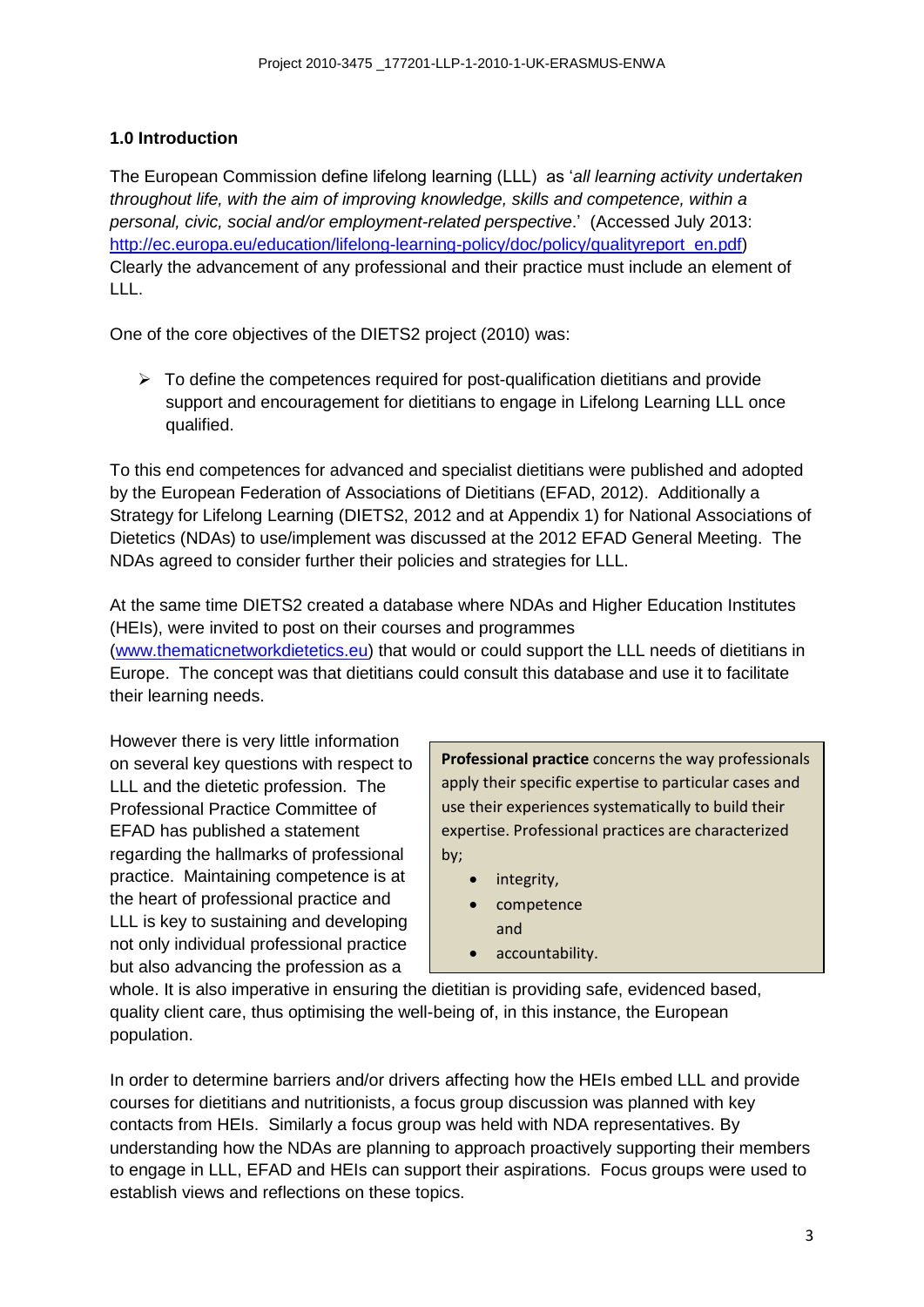The proposed "Strategy for Lifelong Learning within EFAD" (DIETS2 LLL Strategy) was used as a basis for the focus group discussions. The outcome from these group discussions can be used advantageously by EFAD, HEIs and NDAs to strengthen the advancement of the profession of dietetics in Europe.

### **2.0 Methods used to investigate Lifelong strategies used in Europe for dietitians**

The DIETS2 Network has identified a 'key contact' in each of its 101 partners. The majority of partners are HEIs while NDAs and NGOs make up about 30% of the partnership. Key contacts for both NDAs and HEIs were contacted and invited to join virtual focus groups to discuss LLL and to share DIETS/EFAD opinions and knowledge. Two dates/times were set for these groups. A focus group was decided as appropriate given that additional and rich information can be obtained in discussion. It was also decided to record the discussions so that essential points could be noted however due to resource limitations the discussions were not transcribed verbatim.

As the DIETS2 LLL Strategy was known to the NDAs and also had been circulated to the HEIs as part of their involvement in the DIETS2 network it was decided to use the strategy as a focus for the questions to be discussed. The final sets of questions used during the focus groups are in Appendix 2. Some questions are unique to each group but the majority are the same.

Prior to the meeting the proposed DIETS2 LLL Strategy and the questions (Appendix 2), plus instructions for joining the virtual focus groups, were sent to the participants so they could prepare themselves for the discussions.

At the beginning of each of the discussions it was made clear that the meeting would be recorded and used in the analysis of the discussion. All members were able to withdraw at any time. The resulting information was sent to those attending the meeting for agreement before publication.

Due to response rates to participate three virtual focus groups were facilitated; 2 for HEIs and 1 for NDAs. On request the focus group questions were sent to 4 other NDAs with 3 of them returning a completed questionnaire. One HEI also requested if they could send a written response. A completed form was returned for inclusion.

# **3.0 Results of the focus groups**

The focus groups were drawn from members of the DIETS2 Network and were a sample from HEIs and also from NDAs. Four HEIs and four NDAs took part in the discussion. Four NDAs and one HEI that wished to take part and could not make the set time answered the questions in writing and were included in the analysis. Overall ten responses were obtained. The participants represented a range of countries giving a broad picture of LLL in Europe

The focus groups were run by two DIETS2 partners (both HEIs) and the notes during the meeting and the analysis of the tape records were undertaken by a third partner (HEI).

Immediately after the discussion the tape recording was summarised and the summaries made available to the Key contacts that had participated in the meetings for factual accuracy.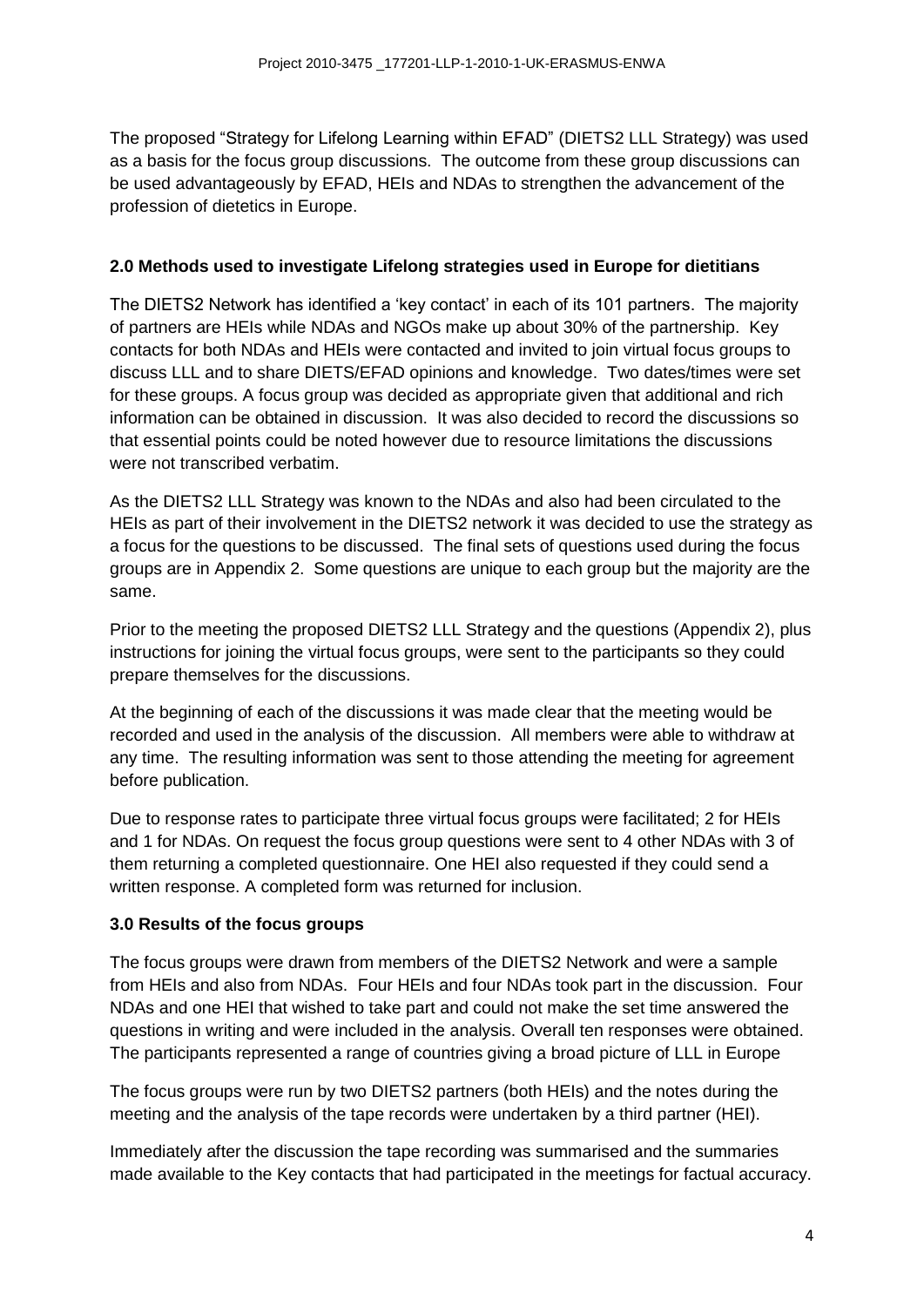Table 1 provides an overall summary of the main points of the discussion with the HEIs and the NDAs. Table 2 provides a more detailed summary of questions and their responses. Please note that the NDAs and HEIs were not asked the same questions in all cases.

The full transcribed summary record of the focus groups can be found in Appendices 3 and 4.

# **Table 1 main discussion outcomes regarding LLL (HEIS and NDA)**

In different countries HEIs and NDAs organize courses to promote LLL but no clear National or European strategy exists.

HEIs promote LLL by organizing seminars and conferences.

HEIs and NDAs are working together in promoting LLL, though not always in a formal way.

Only a HEI can accredit a course or conference using ECTS.

Some countries already have some kind of accreditation system though it is not used in practice.

National systems for monitoring individual development is available although the importance for such a system is recognized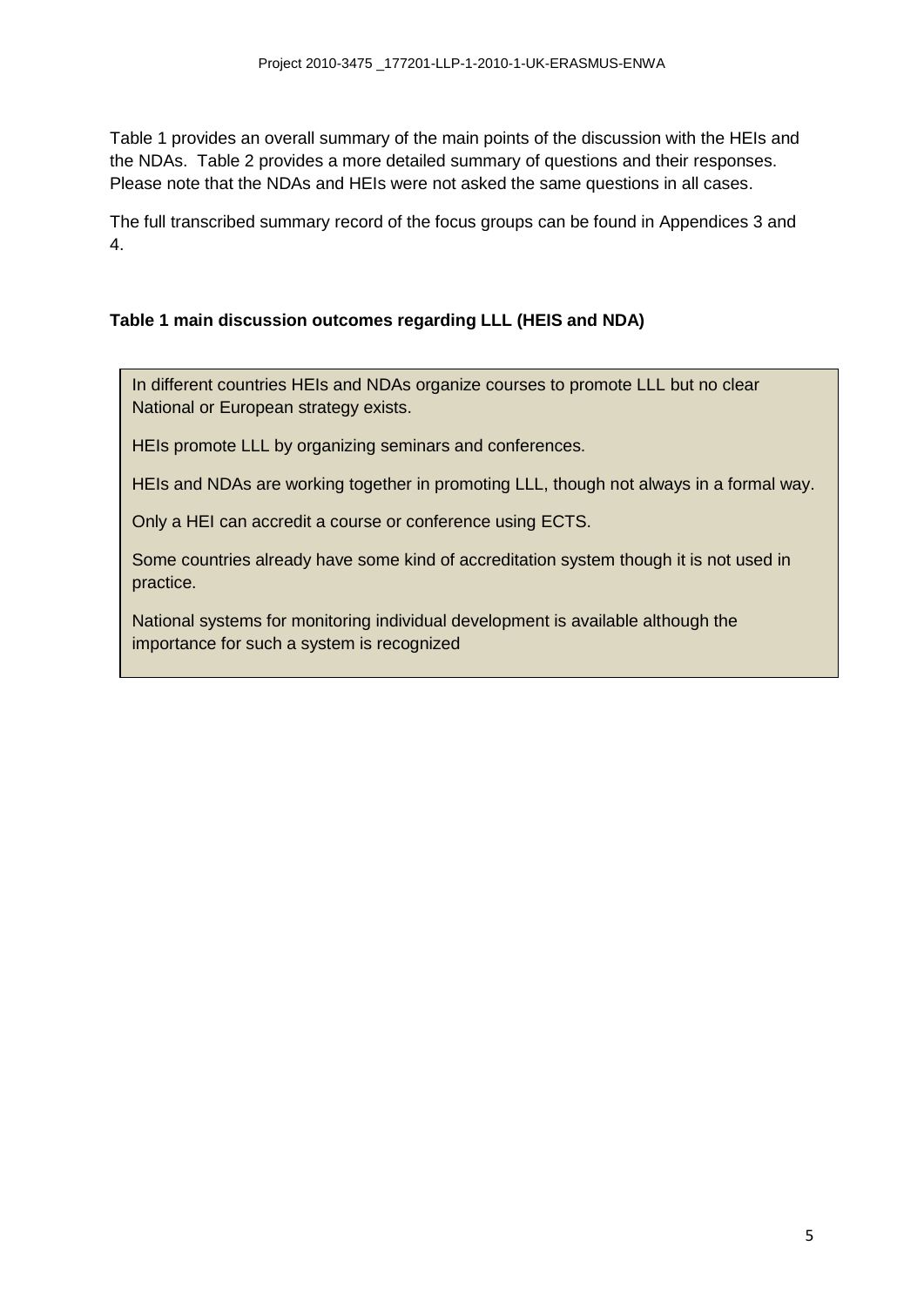# **Table 2 Detailed summary of Focus Groups regarding LLL (HEIs and NDAs)**

| <b>Country/question</b>                                        | <b>Belgium (HEI)</b>                                                         | <b>France (NDA)</b>                                                          | Germany<br>(NDA)                                                                   | <b>Ireland</b><br>(NDA)                                                     | <b>Portugal</b><br>(HEI)                                                      | Spain (NDA)                                                                                      | <b>Turkey</b><br>(HEI)                                                            | <b>UK (NDA &amp;</b><br>HEI)                                                                            |
|----------------------------------------------------------------|------------------------------------------------------------------------------|------------------------------------------------------------------------------|------------------------------------------------------------------------------------|-----------------------------------------------------------------------------|-------------------------------------------------------------------------------|--------------------------------------------------------------------------------------------------|-----------------------------------------------------------------------------------|---------------------------------------------------------------------------------------------------------|
| <b>LLL strategy in</b><br>different countries                  | No formalised<br>system/<br>strategy by the<br><b>NDA</b>                    | No formalised<br>system/<br>strategy by the<br><b>NDA</b>                    | <b>No</b><br>formalised<br>system/<br>strategy by<br>the NDA                       | A formalised<br>CPD system/<br>strategy by<br>the NDA                       | No formalised<br>system/<br>strategy by the<br><b>NDA</b>                     | No formalised<br>system/<br>strategy by the<br><b>NDA</b>                                        | <b>No</b><br>formalised<br>system/<br>strategy by<br>the NDA                      | A formalised<br><b>CPD</b> strategy<br>by the NDA                                                       |
| <b>Monitoring</b><br><b>Professional</b><br><b>Development</b> | <b>HEIs monitor</b><br>staff but no<br>formal<br>monitoring by<br><b>NDA</b> | A national<br>system (DPC)<br>for HCPs to be<br>implemented<br>2013          | 'Points'<br>issued by<br><b>NDA for CPD</b><br>used to<br>maintain<br>registration | <b>Formal need</b><br>to submit<br>hours of CPD<br>to NDA                   | <b>HEIs monitor</b><br>staff LLL but<br>no formal<br>monitor by<br><b>NDA</b> | Legal<br>framework for<br>public<br>employees but<br>for all dietitians<br>voluntary             | Completely<br>voluntary                                                           | Informal and<br>voluntary; but<br>see below at<br>.accreditation<br>of learning'                        |
| <b>Career pathway</b>                                          |                                                                              | Not yet but<br>recognised as<br>important to<br>promote to the<br><b>DPC</b> | <b>Not</b><br>recognised                                                           |                                                                             |                                                                               | Not yet but<br>using EDAC to<br>monitor PG<br>courses                                            |                                                                                   | <b>National</b><br>competence<br>framework for<br><b>HCPs; NDA</b><br>interprets for<br>dietitians      |
| <b>Competences for a</b><br>specialist dietitian               | <b>EDAC</b> is<br>known but not<br>applied                                   | None reported                                                                | None<br>reported                                                                   | Advanced<br>working;<br>service 30%,<br>research<br>30%<br>education<br>30% | <b>EDAC</b> is<br>known but not<br>applied                                    | <b>EDAC</b> is<br>known but not<br>yet applied<br>although there<br>are plans to do<br><b>SO</b> | <b>EDAC</b> is<br>known but<br>not applied;<br>reading<br>English is<br>difficult | <b>EDAC</b> is<br>known but<br>not applied;<br>the BDA has<br>developed its<br>own informal<br>guidance |
| <b>Accreditation of</b><br>learning                            |                                                                              | Only for HCPs<br>in general                                                  | None<br>reported                                                                   | <b>NDA</b><br>provides<br>points for<br>courses                             |                                                                               | None reported                                                                                    |                                                                                   | <b>BDA</b> awards<br><b>Prof Devel</b><br>award after 5<br>years study                                  |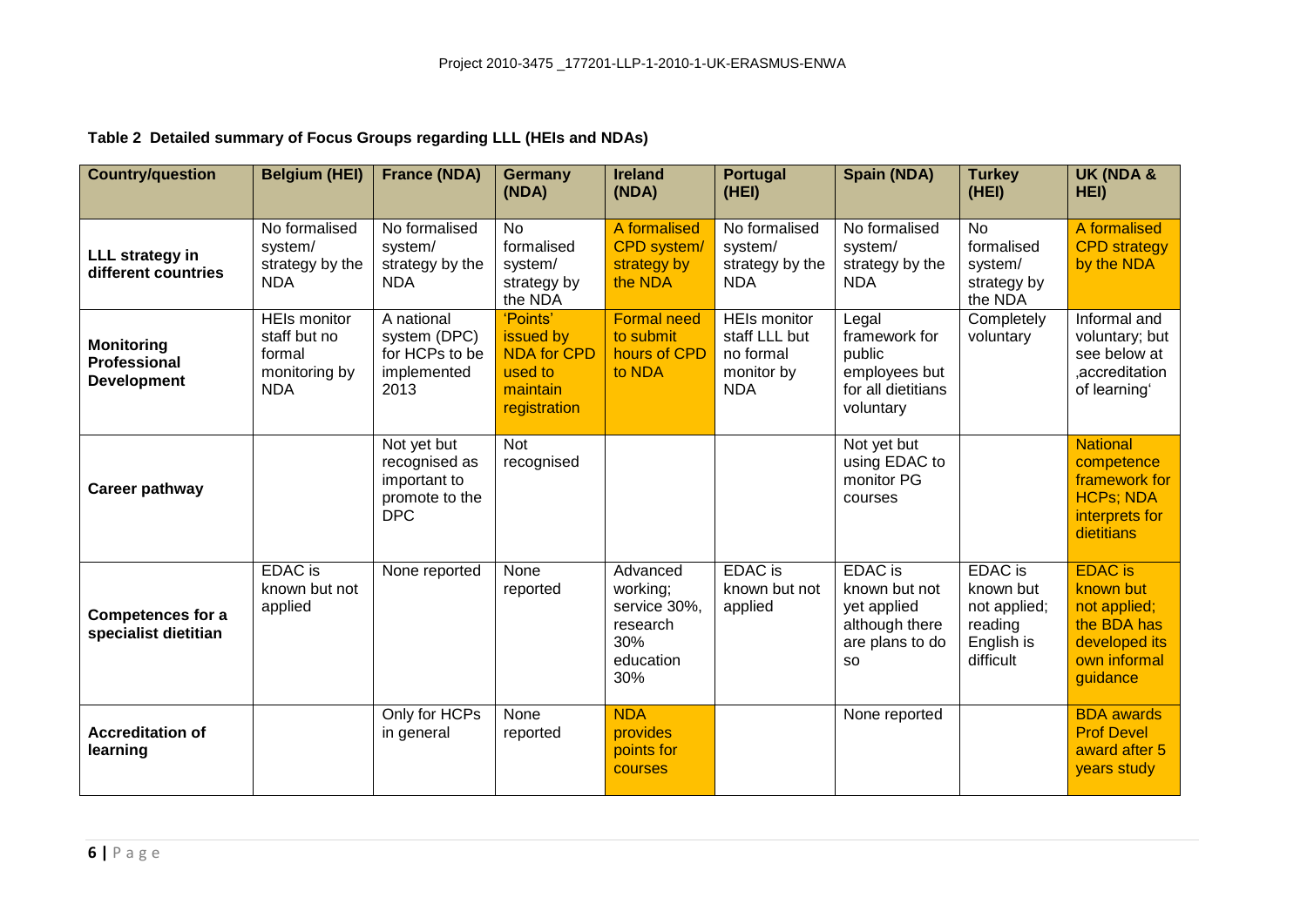| <b>Country/question</b>                   | <b>Belgium (HEI)</b>                                             | <b>France (NDA)</b> | <b>Germany</b><br>(NDA) | <b>Ireland</b><br>(NDA) | <b>Portugal</b><br>(HEI)                                                                      | Spain (NDA)                                                   | <b>Turkey</b><br>(HEI)                                        | UK (NDA &<br>HEI)                                                 |
|-------------------------------------------|------------------------------------------------------------------|---------------------|-------------------------|-------------------------|-----------------------------------------------------------------------------------------------|---------------------------------------------------------------|---------------------------------------------------------------|-------------------------------------------------------------------|
| <b>Promotion of LLL by</b><br><b>HEIs</b> | In practice<br>placement and<br>conferences                      |                     |                         |                         | In practice<br>placement                                                                      | PG modules<br>regionally                                      | none                                                          | Through<br>research<br>projects                                   |
| <b>Cooperation HEIs</b><br>and NDAs       | Formal<br>Commission of<br>Education:<br>HEIs and<br><b>NDAs</b> |                     |                         |                         | No formal<br>process but<br>informal<br>Work together<br>on major<br>professional<br>projects | At regional<br>level<br>development<br>courses with<br>credit | Work<br>together on<br>conferences                            | No formal<br>process with<br>NDA but<br>locally may<br>take place |
| <b>ECTS in different</b><br>countries     | No ECTS*<br>given                                                |                     |                         |                         | No ECTS*<br>system but<br>points for<br>attendance                                            | No ECTS<br>system but<br>points for<br>attendance             | No ECTS<br>given                                              | No ECTS<br>given                                                  |
| <b>Formal and informal</b><br>learning    | A system<br>recognising<br>informal<br>learning<br>beneficial    |                     |                         |                         | A system<br>recognising<br>informal<br>learning<br>beneficial                                 |                                                               | A system<br>recognising<br>informal<br>learning<br>beneficial | A system<br>recognising<br>informal<br>learning<br>beneficial     |

\*ECTS (or equivalent) given for doctors/nurses and midwives

#### **Glossary**

- BDA- British Dietetic Association
- CPD Continuous Professional Development
- DPC Developpement Professionnel Continu (France)
- EDAC European Dietetic Advanced Competences
- HCP Healthcare professional
- HEI Higher Education Institution
- LLL- Lifelong Learning
- NDA National Dietetic Association
- PG postgraduate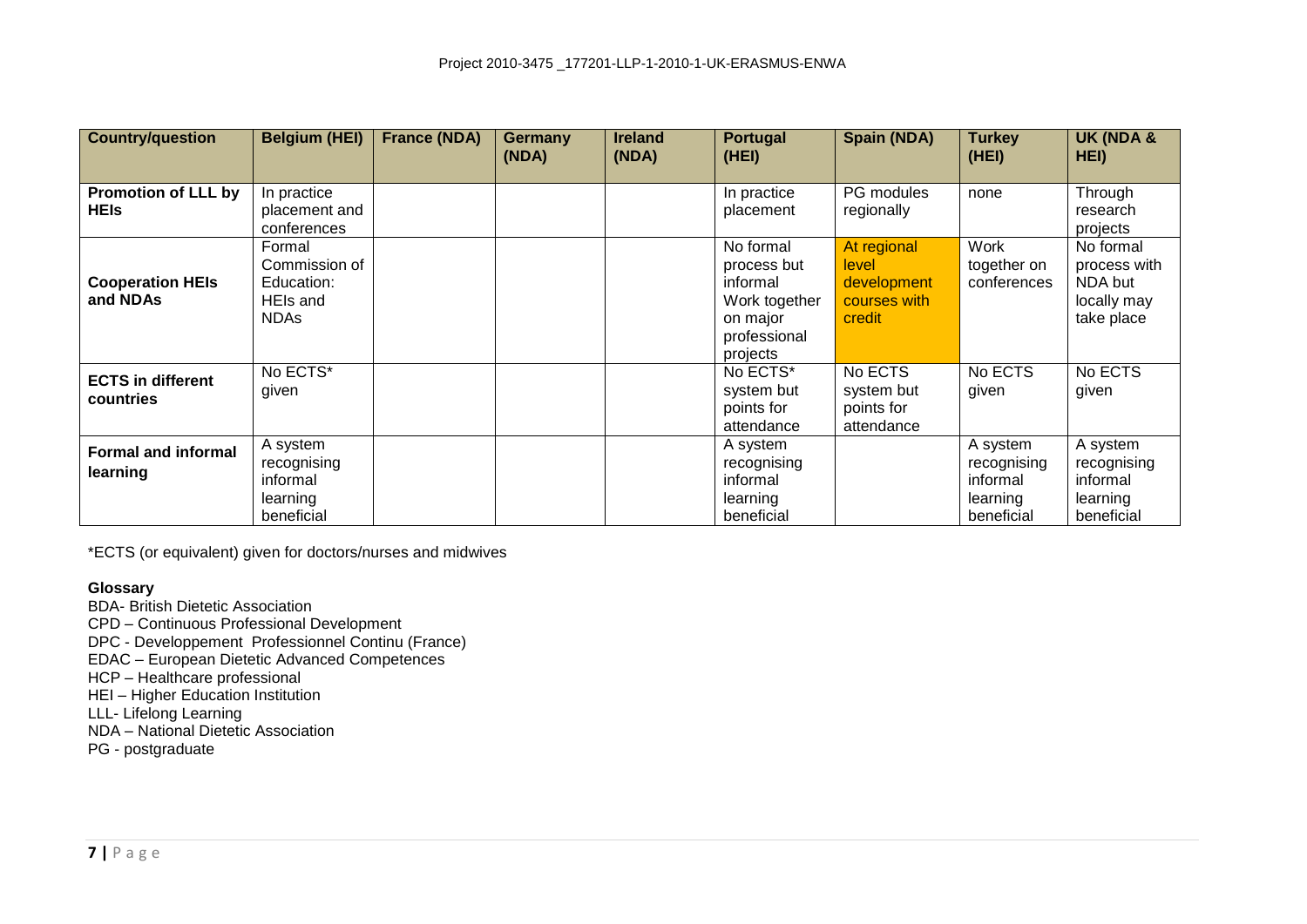As a result of the analysis Figure 1 provides a summary overview of how LLL, captured using a portfolio of evidence may inform recognition of the professional status and on-going professional development (registration).

**Figure 1** the role of LLL to maintain competence and recognition as a professional Dietitian (de Looy, 2013)



1 EFAD PPC Philosophy (2012) http://www.efad.org/downloadattachment/3386/5256/Mission%20and%20Vision%20paper.pdf

2 Eg EFAD (2009) Competences at point of entry to the profession http://www.efad.org/lextranet/1468/5/070<br>3 EFAD LLL Strategy (2013) http://www.efad.org/downloadattachment/3375/5013/EFAD% 20Lifelong% 20Learning% 20Strategy

4 EFAD (2012) EDAC http://www.efad.org/downloadattachment/3249/5096/EDAC 5 July 2012/4200final%20copy.pdf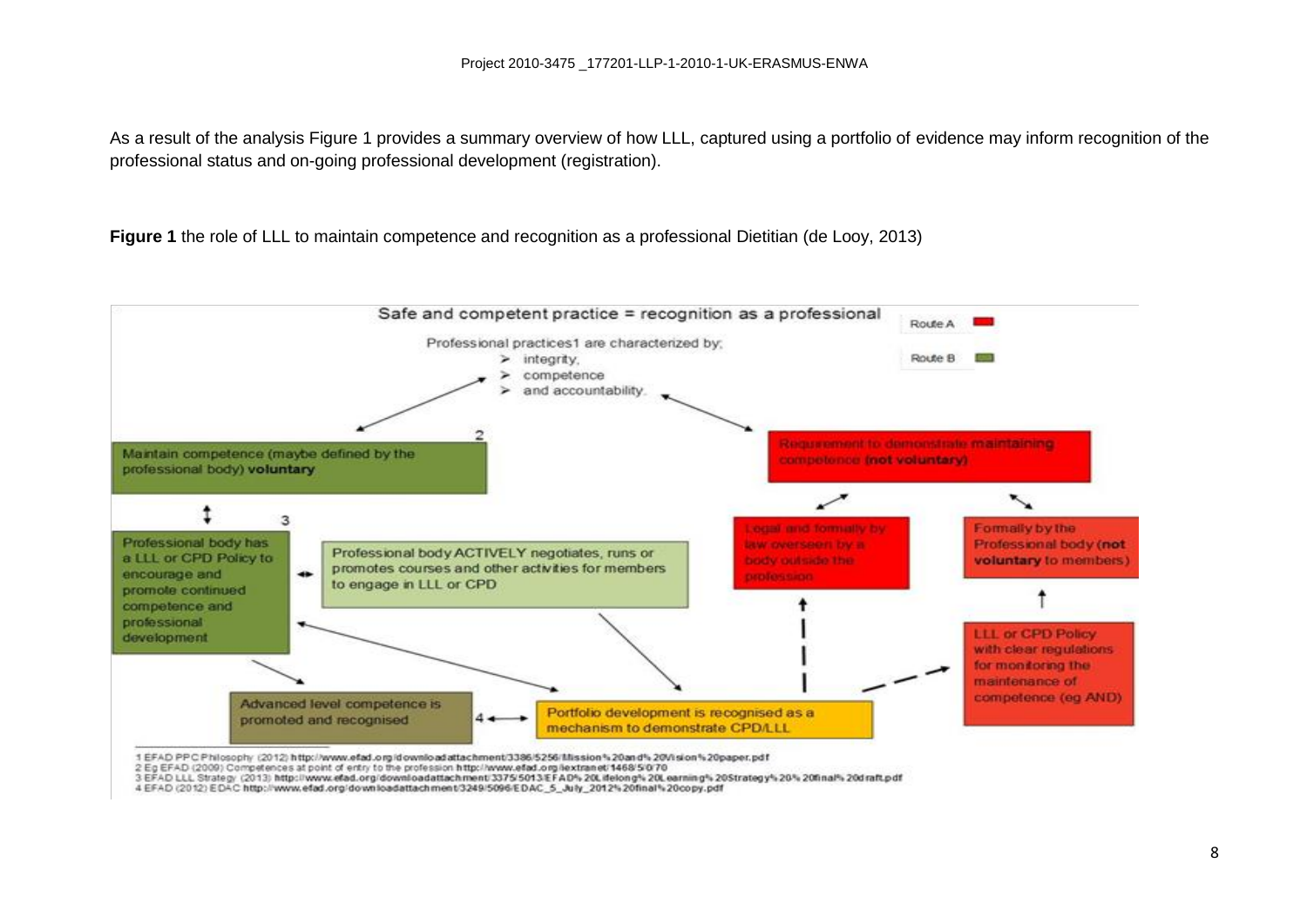# **4.0 Discussion and implications for Lifelong Learning for dietitians in Europe**

During the discussions and the subsequent analysis of the focus groups several key points

became important to clarify and discuss. Amongst them was the definition of CPD (Continuing Professional Development) and LLL (Lifelong Learning). Two National Dietetic Associations (NDAs) spoke of CPD while the HEIs tended to report on LLL. The UK Health and Care Professions Council (HCPC) have defined CPD as seen in the box on this page and it is specifically intended to define the LLL needs for professionals. LLL is a more generic concept that can be applied to all professionals including teachers of dietetics. Of course they may also consider themselves to undertake CPD if they have a professional role. The goal of LLL can be seen to be CPD. However if HEIs and NDAs are to work

#### **What is CPD?**

The UK Health and Care Professions Council (HCPC) defines continuing professional development (CPD) as "… a range of learning activities through which professionals maintain and develop throughout their career to ensure that they retain their capacity to practise safely, effectively and legally within their evolving scope of practice".

proactively together it is important that both agree on concepts and definitions. EFAD may wish to take these two definitions forward into European dietetics and is a discussion still to be undertaken.

The HEIs clearly see themselves as key players in the promotion of LLL/CPD and informal partnerships were described. Further consideration is needed to explore how to foster and ensure that these relationships remained productive and actively meeting the needs of the professional. Only one respondent said they have a formal system for developing conferences. As it was not clear how this could happen more systematically over the breadth of learning opportunities from the discussions perhaps more active joint working, such as fostered by the DIETS2 Network, could be used. The formal recognition of learning, which is a key component of LLL, was not evident from 8 of 10 responses. However it was reported that one NDA has a process whereby evidence of learning can be awarded a Professional Diploma. However even for this NDA this award is voluntary<sup>1</sup> and not all dietitians may wish to enrol for such a programme of study. Whereas it was reported that in some countries doctors and nurses can be awarded ECTS this is not yet available for dietitians in any of the countries surveyed. The award of recognition for LLL, stated by 2 of the 10 respondents was undertaken by the NDA and appeared to require evidence of attendance at courses as proof of LLL rather than testing that any learning from the experience had taken place. Whether this can be considered to indicate LLL or indeed CPD requires further discussion.

Two countries said they had constructed and adopted a CPD/LLL policy for dietitians and some were considering this. Only one country had a mapped career pathway for dietitians and two countries had set competences for dietitians at post registration level. Most countries were familiar with the EFAD competences at advanced level but they were not in use yet.

l

 $^{1}$  This NDA is in a country where a regulated profession means that the regulator requires evidence of maintenance of competence every two years.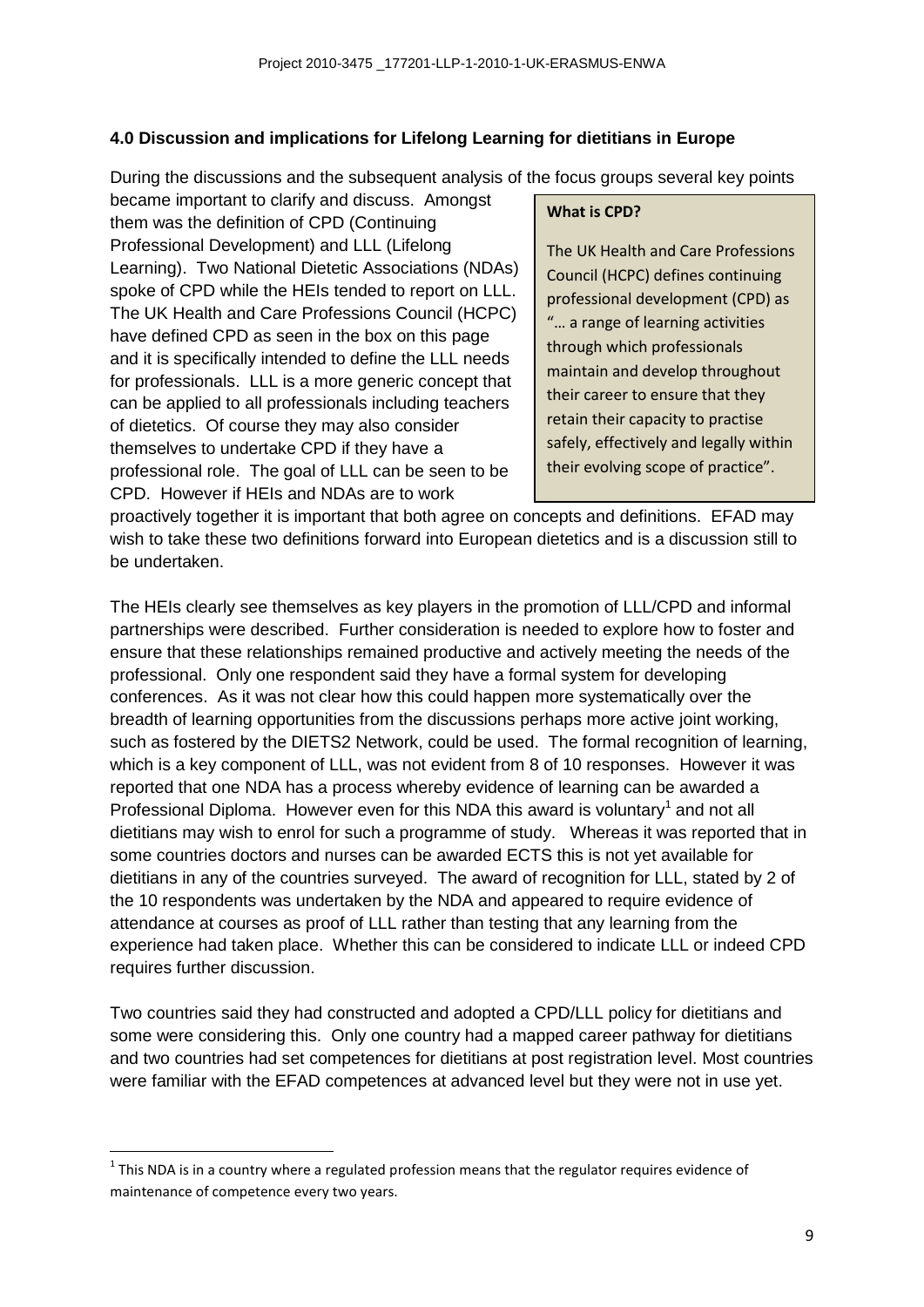Finally the HEI respondents all acknowledged the need for formal and informal learning to be recognised as leading to an acknowledged outcome for CPD/LLL. However it appeared as if this might not be achieved in the near future. It would involve a change in culture and more cooperation between the NDAs and the HEIs.

# **5.0 Conclusions and recommendations**

A CPD or LLL Strategy is not formally present in the majority of National Dietetic Associations although it is acknowledged that provision of learning opportunities is required and NDAs promote conferences and other events to support their members. Often the HEI can be involved but it is not a formal commitment on behalf of either the NDA or the HEI. A system of recognition of the CPD is offered by some NDAs but no clear association or partnership is apparent where ECTS are awarded.

Therefore it is recommended that NDAs and HEIs consider:

- 1. Formally adopting a CPD and/or LLL Strategy
- 2. How the Strategy can be implemented in the education of dietitians before they become competent to practice
- 3. Working in partnership to provide recognition for study episodes (both formal and informal)

And finally,

4. Giving serious consideration as to how the learning which results from engagement with Continuous Professional Development can be used by individuals to demonstrate advancing professional practice and continuing competence.

It is recommended that EFAD takes the concepts of Continuous Professional Development (CPD) and Life Long Learning (LLL) forward into European dietetics.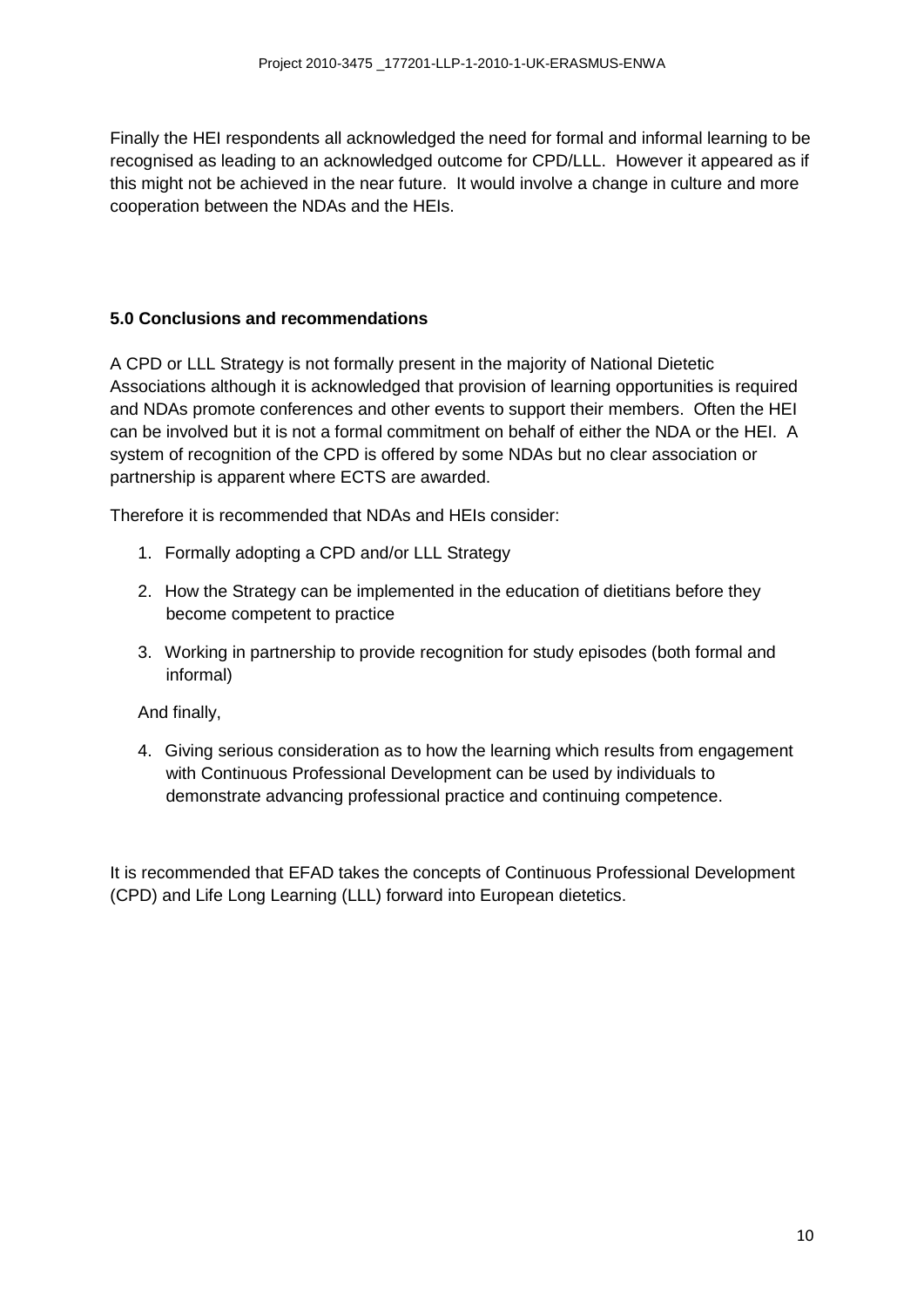### **References**

DIETS2 (2012) LLL Strategy for NDAs (currently not yet adopted) ) [Accessed August 2013,<http://www.efad.org/iextranet/2327> Education: Draft Life Long Learning Strategy]

Professional Practice Committee of EFAD (2011) A discussion paper: How does EFAD want to understand professional practice and professional development? [Accessed August 2013,<http://www.efad.org/iextranet/2327> Professional Practice: Mission and Vision Paper]

EFAD (2012) European Dietetic Advanced Competences (EDAC) [Accessed August 2013,<http://www.efad.org/iextranet/2327> Education: European Advanced Dietetic Competences statements]

EU Commission (June 2002) EUROPEAN REPORT ON QUALITY INDICATORS OF LIFELONG LEARNING: FIFTEEN QUALITY INDICATORS [Accessed July 2013 [http://ec.europa.eu/education/lifelong-learning-policy/doc/policy/qualityreport\\_en.pdf\]](http://ec.europa.eu/education/lifelong-learning-policy/doc/policy/qualityreport_en.pdf)

Health and Care Professions Council (HCPC): Glossary of terms. [Accessed July 2013 [http://www.hcpc-uk.org/registrants/cpd/glossary\]](http://www.hcpc-uk.org/registrants/cpd/glossary/)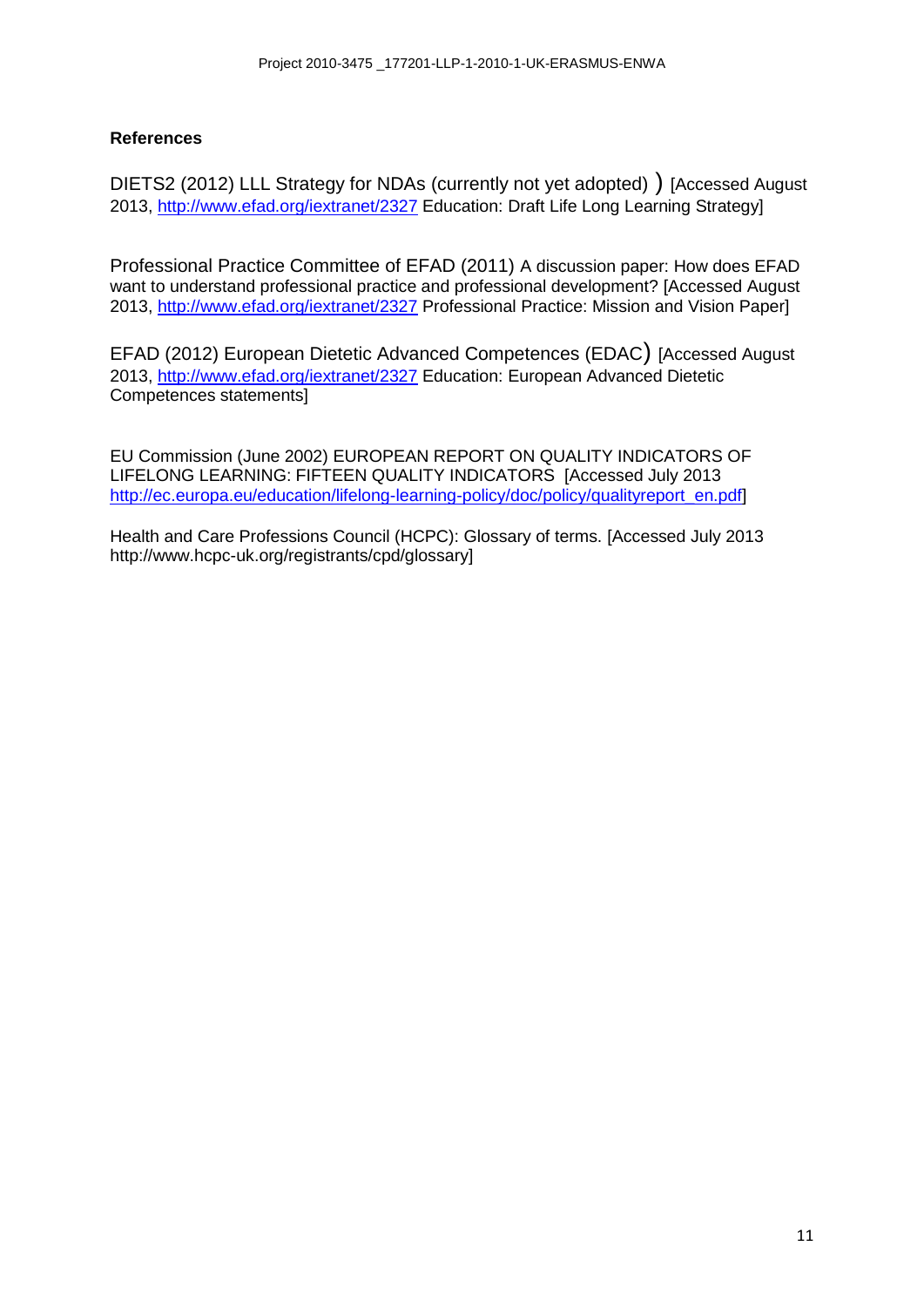# **Appendix 1: EFAD Lifelong Strategy (2013) and questions for focus groups [\(www.efad.org\)](http://www.efad.org/)**







# **Strategy for Lifelong Learning within EFAD (draft)**

According to the European Commission lifelong learning (LLL) is defined as '*all learning activity undertaken throughout life, with the aim of improving knowledge, skills and competence, within a personal, civic, social and/or employment-related perspective*.'

Part of the mission and aims of European Federation of Associations of Dietitians (EFAD) is to support member associations in developing the role that dietitians have in reducing inequalities and improving nutritional health in Europe.

This proposed strategy for LLL is aimed at dietitians in Europe through their National Dietetic Associations (NDAs) and written by the Work Package '*Second and third cycle competences for dietitians*' of the Thematic Network of Dietitians (DIETS2, [www.thematicnetworkdietetics.eu\)](http://www.thematicnetworkdietetics.eu/).

The purpose of the strategy is to support NDAs and the profession in Europe to fulfil the Mission and aims of EFAD by promoting the development of the dietetic profession and developing dietetics on a scientific and professional level in the common interest of the member Associations. This should also ensure fulfilment of the professional code of ethics and good practice adopted by EFAD, which states that European Dietitians should have;

#### *"Continued competence and professional accountability*

- *Ensure accountability to the public*
- *Accept responsibility for ensuring practice meets legislative requirement*
- *Maintain continued competence by being responsible for lifelong learning and engaging in self-development."*

EFAD will help to develop and support NDAs who in their turn will be committed to the constant development and commitment of their members to improve their competence as they progress through their careers. This will not only benefit the people, that dietitians' serve, to gain and maintain their health through improved food choice and nutrition, but also advance the status and reputation of the dietetic profession in Europe.

# **Aims of the EFAD Strategy for Lifelong Learning**

- 1. To create a culture of LLL and professional development amongst dietitians in Europe.
- 2. To support individual NDAs to develop their commitment to LLL for/of their members.
- 3. To work with education providers, directly and through NDAs to develop learning opportunities, the promotion of these and the subsequent dissemination across Europe.
- 4. To work with all constituents who would benefit from professional engagement with dietitians in order to advance their learning about the contribution that can be made to the improvement of health through nutrition.
- 5. To provide basic and advanced level benchmark competence statements and a 'toolkit to record LLL' for European dietitians and to support individual NDAs to adapt to national requirements.
- 6. To monitor the development of the profession in Europe together with the NDAs as opportunities are introduced for LLL.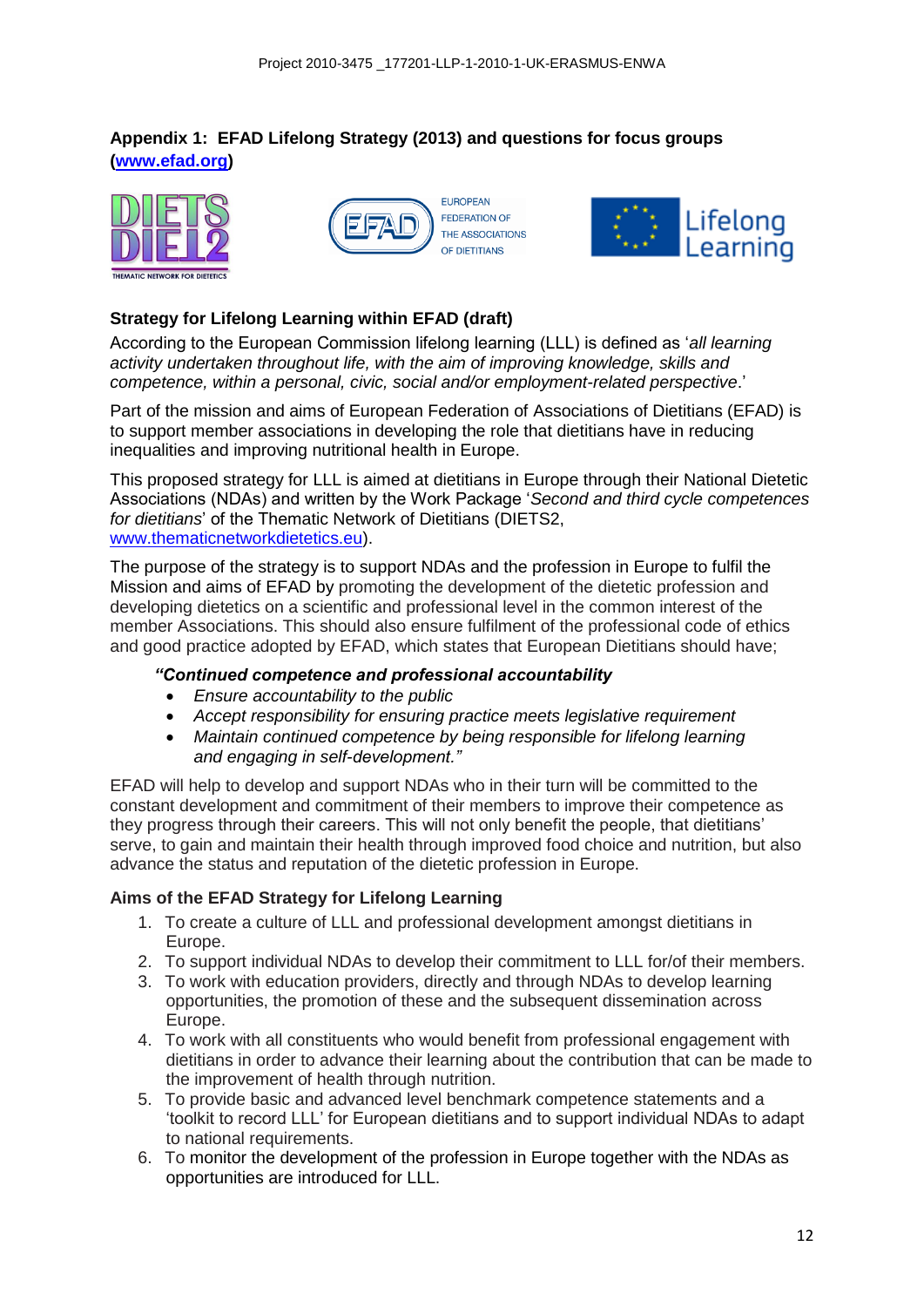#### **Recommended actions for NDAs**

- 1. For Countries that do not yet have an accreditation or credit system, EFAD would recommend the NDAs and/or their education providers establish a system for rewarding learning (professional development and LLL) wherever it may occur.
- 2. Consider, adopt and promote a system for recording on-going professional development for example using a portfolio-based or an internet based log system, to monitor the individual's professional progress in achieving their learning goals.
- 3. Explore and implementation of a Specialist Dietitian title by the NDA as a means of showing advancement as a professional and so create new career developments and opportunities.
- 4. The adoption either at national (competent authority level) or by the NDA of a mechanism to systematically monitor, ensure and publically list all dietitians they consider are safe and competent practitioners and a transparent system to identify those that are not competent (which may include reporting by colleagues or the public).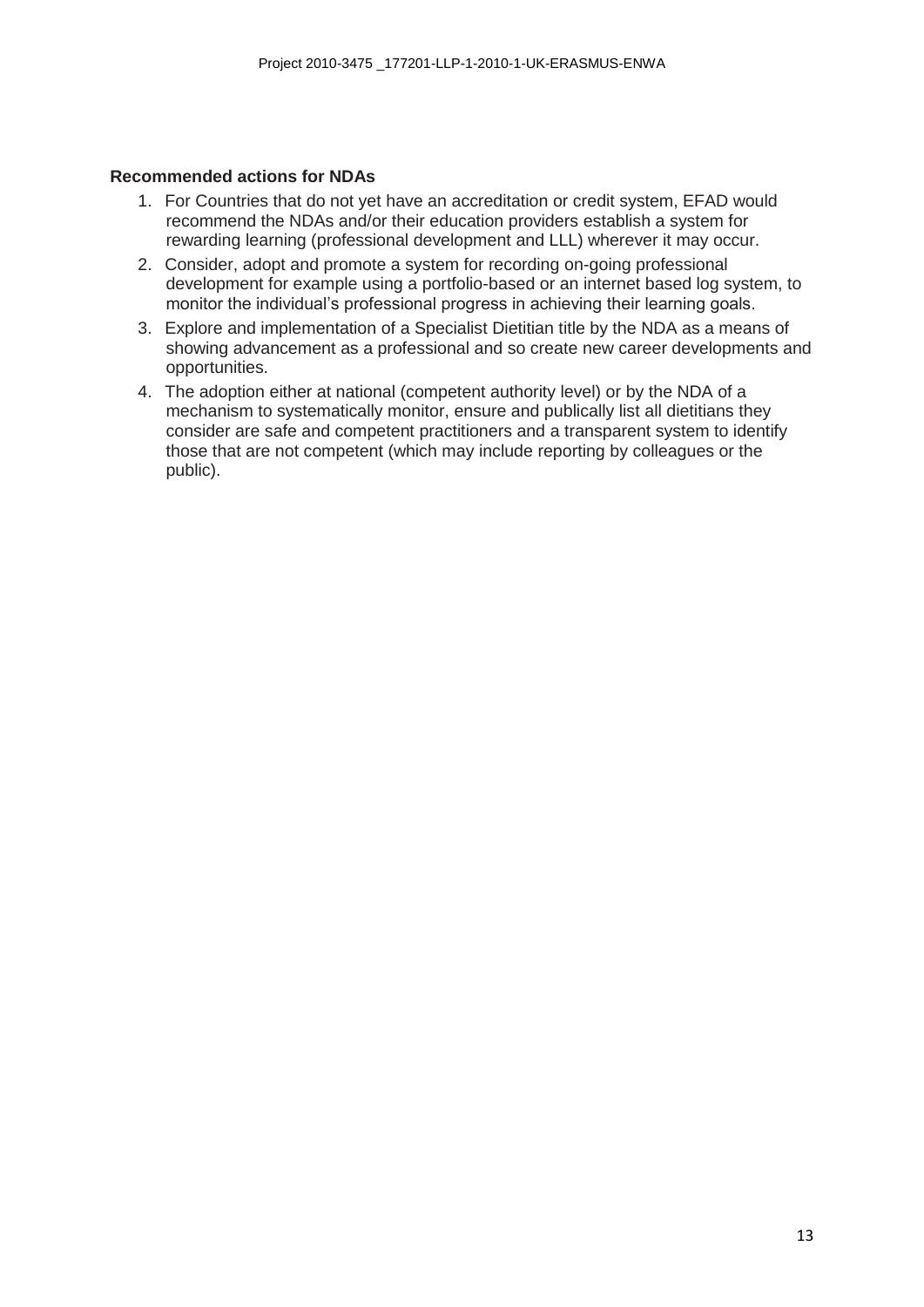# **Appendix 2: Questions used to guide the focus group discussions**





# **Questions for the HEI Focus group** – [taken from the strategy]

Introduction and Welcome

1. Does your NDA/government promote LLL; If yes how does it do this Is there a strategy in your country about LLL?

Have you any views on the one by DIETS2?

- 2. Does your HEI promote LLL among the students or the graduates? If yes how does it do this
- 3. How closely do you work with the Dietitians in your NDA to find out what needs to be studied for LLL and how do you respond to this?
- 4. Do you work together?
- 5. Do dietitians or other HCPs need to have accredited learning eg ECTS In your country?

If so is there a system for accrediting professional learning post qualification? Is this for Dietitians only or for other Health care professionals

Who accredits the learning? is it the NDA, HEI or other e.g. Competent authority etc

- 6. Is there a system in place for recording on-going professional development e.g. portfolio based, internet based log book to monitor the individuals progress.
- 7. If there is a system who looks at it and for what purpose
- 8. Are you aware of the defined competences of what is a Specialist Dietitian (EFAD/DIETS2) if answer no then are their certain levels that need to be achieved (time, courses etc?) and if yes.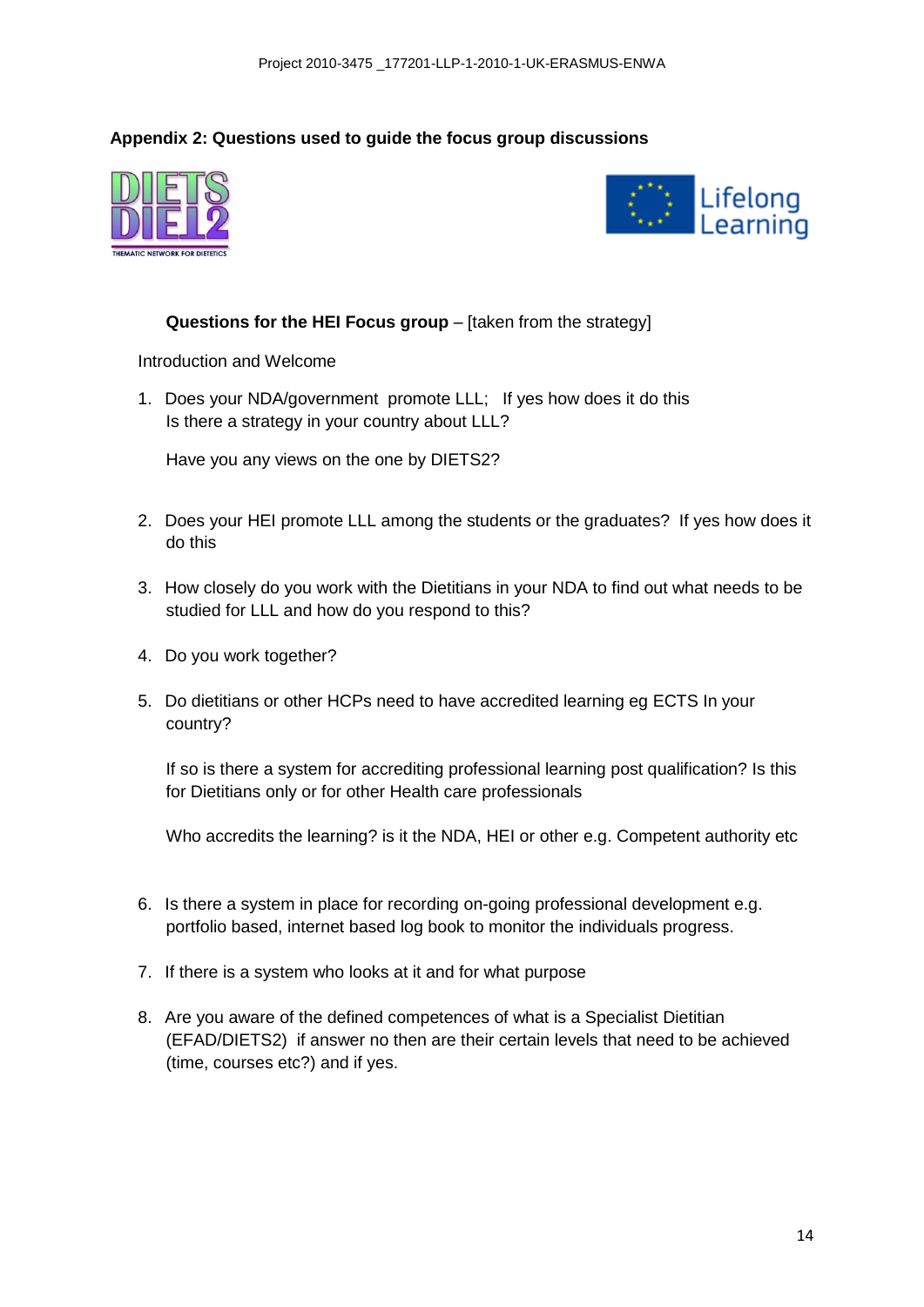



# **Questions for the NDA Focus group** – [taken from the strategy]

- 1. Does your NDA promote LLL; If yes how does it do this
- 2. Is there a LLL strategy in your country?
- 3. Is there a system in place for monitoring continuing professional development e.g. portfolio based, internet based log book to monitor the individuals progress.
- 4. Does your country have defined competences of what is a Specialist Dietitian? **OR** are there any guidelines about how many hours they have to study/courses et or level of competence that they have to show?
- 5. Who accredits the learning? Is it the NDA, HEI or other e.g. Competent authority etc
- 6. Does your country have a career pathway Dietitians can follow?

If No would you find the defined competences of what is a Specialist Dietician (EFAD/DIETS2) document useful.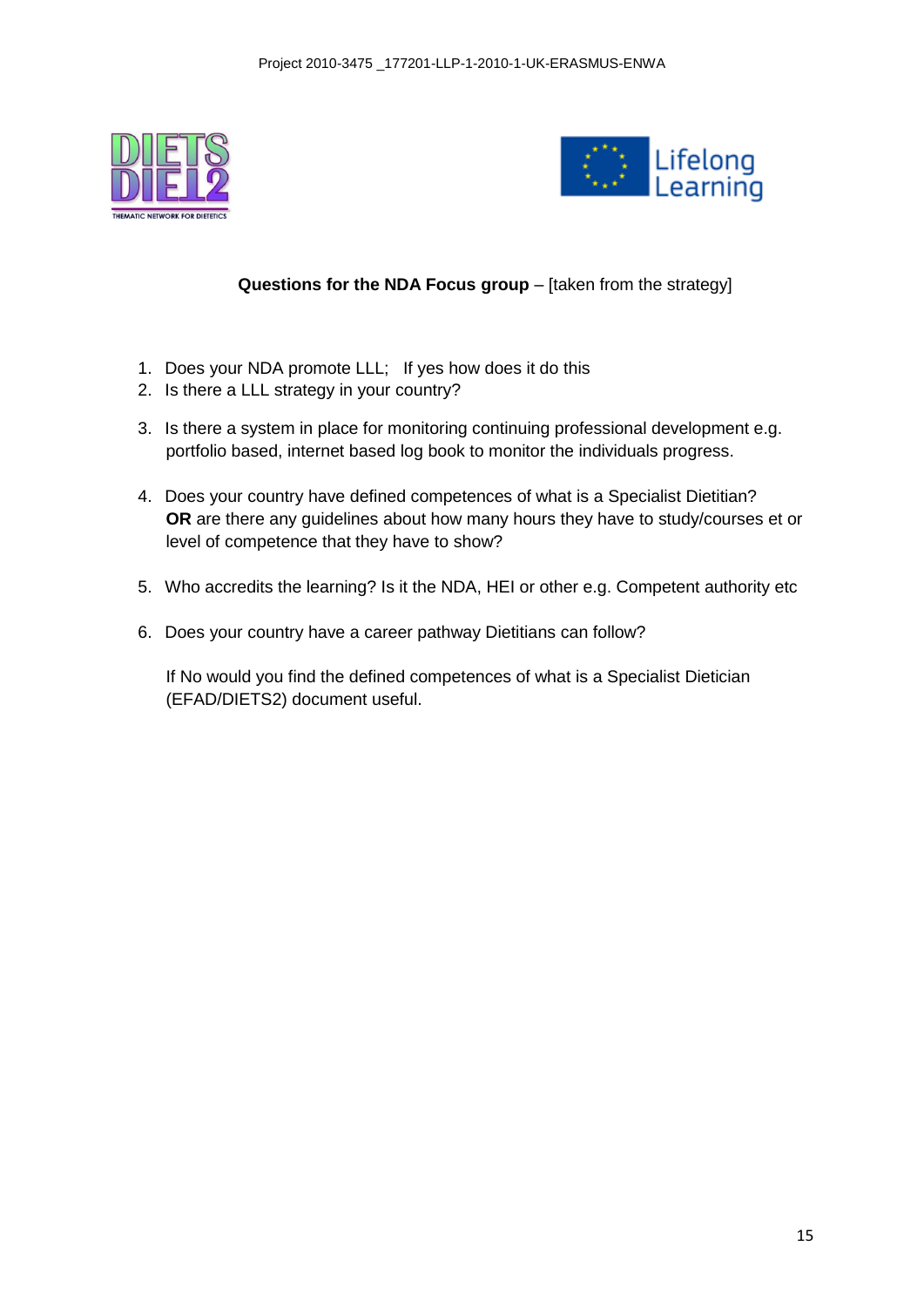### **Appendix 3: Focus Groups – what they had to say: Higher Education Institutions (HEIs)**

### **Focus group 1 with HEIs**

Dates: Friday March 1, 2013, 14.00-15.00, and Monday March 4, 2013, 13.00-14.00 and questionnaires by email Location: GoToMeeting

| WP-members: | Anne de Looy (discussion leader)         |
|-------------|------------------------------------------|
|             | Pauline Douglas (WP8, discussion leader) |
|             | Saskia Meijboom (WP8, minutes secretary) |

Participants: Willem de Keyzer, University College Ghent, Belgium Ana Catarina Moreira, Higher School of Health's Technology Lisbon, Portugal Turkan Kutluay Merdol, Okan University, Istanbul, Turkey Duane Mellor, University of Chester, UK Monica Caixinha, Higher School of Health Algarve, Portugal

#### **LLL strategy in different countries**

*Does your NDA/government promote LLL; If yes how does it do this?*

*Is there a strategy in your country about LLL?*

*Have you any views on the one by DIETS2?*

Lisbon: The board of the NDA is elected every four years and consists of dietitians from all working fields. The new board determines the major topics for the courses in the next 4 year period. Every year 3-4 courses are organised and evaluated. Attending the courses is not mandatory for graduated dietitians, and there is no system for giving points for attending courses. The government does not promote LLL for dietitians. After graduation dietitians can continue for their Master or PhD degree. The Association organizes several courses annually but has no strategy about LLL.

Ghent: LLL is one of the criteria in the education of dietitians, it is incorporated the legislation. The Flemish government has no budget to support LLL by dietitians. Therefore LLL is something the NDA has to take care of, but there is no clear strategy. Belgium has seven HEIs for dietitians. Every year a conference is organized in a joint responsibility of all HEIs. Together the HEIs plan the topics for the next four years. A second conference is organized each year by another HEI.

Turkey: LLL for dietitians is supported by NDA with a cooperation of HEIs. There was only one HEI for dietitians for 38 years which has established in 1962. During the last two decades the number of the departments of Nutrition and Dietetics that started student enrolment reached to 40 which almost 90 percent of them appeared after the year of 2005. NDA has started in-service training programs in the year of 1989 when the number of graduates was about 630. Since then NDA is planning seminar, symposium, congresses and workshops together with in-service training programs at least twice a year. NDA is also giving support to dietitians courses organized in other congresses such as diabetes, obesity and eating disorders by medical doctors with NDA cooperation. The list of these kinds of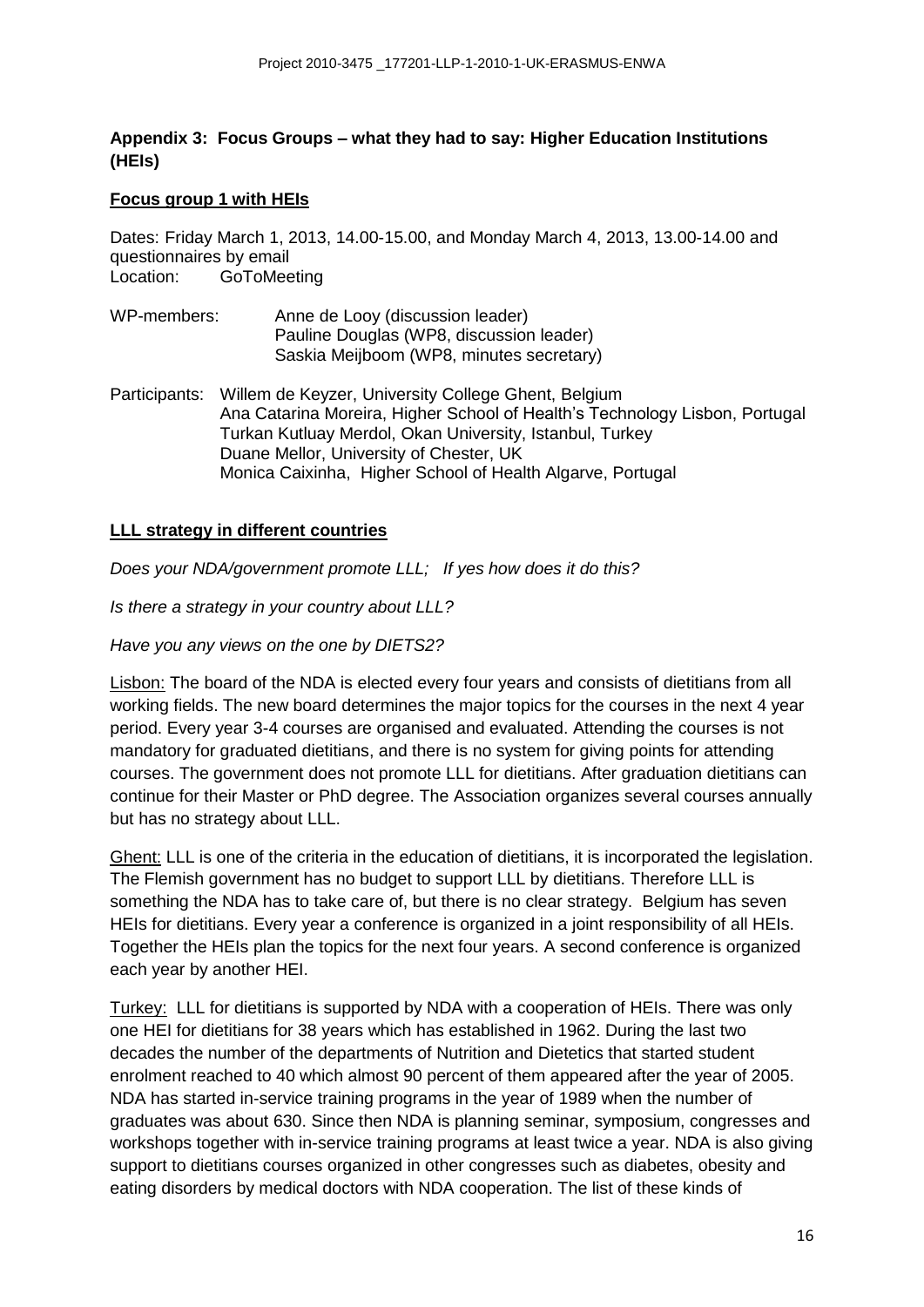programs for the last three years is shown below. The strategy to decide what kind of inservice training and/or course program is set according to the needs appearing for a given year. NDA has an educational committee who takes the responsibility to choose the topic by negotiating the issue with HEI representatives.

The Ministry of Health (MH) doesn't have any strategy for dietitians LLL but they are sending to the directors of the health institutions where dietitians are working such as hospitals and Mother and Child Care Units running by the government to give permission to the dietitians for attending the NDA educational events. MH has a division of Nutrition where lots of educational materials such as books, booklets, poster etc. that are being developed with HEI staff support.

Algarve: The NDA promotes LLL, these courses are promoted to NDA members by mail and e-mail as well as NDA web sites and Facebook.

Chester: A number of specific groups do have a strategy for LLL, e.g. diabetes. Many different courses are available. The British Dietetic Association doesn't really have a clear LLL strategy though a lot of courses developed by groups themselves is available.

# *Main points*

In different countries HEIs and NDAs organize courses to promote LLL but no clear strategy exists.

# **Promotion of LLL by HEIs**

*Does your HEI promote LLL among the students or the graduates? If yes how does it do this?* 

In Portugal One annual conference is organized by alumni, the attendance is free, only registration is needed. During their education students attend conferences organized by practical placements (e.g. hospital). They have to write a report about the conference. Graduated dietitians attend conferences as they feel the need of updating professional subject.

In Belgium the students have 3 consecutive practical placements during their last semester. In the practical placement year they learn the principles of LLL in formal and non-formal learning. Students are encouraged to improve their knowledge. In the mission statement of the HEIs is stated they are obliged to organize conferences by alumni.

In Turkey, the students can attend to the Nutrition and Dietetic congresses organized by NDA with cooperation of HEIs as all HEI Nutrition and Dietetics Departments give permission to them for participation. As many of the HEIs started to have graduates very recently most of the graduates are from the first 3 universities. These HEIs cooperates with each other and NDA for the educational events. As the number of graduates is increasing in number, it is expected that each HEI will take action themselves for their own graduates. Most of the HEIs who started to give graduates have master degree programs. There are 3 doctorate degree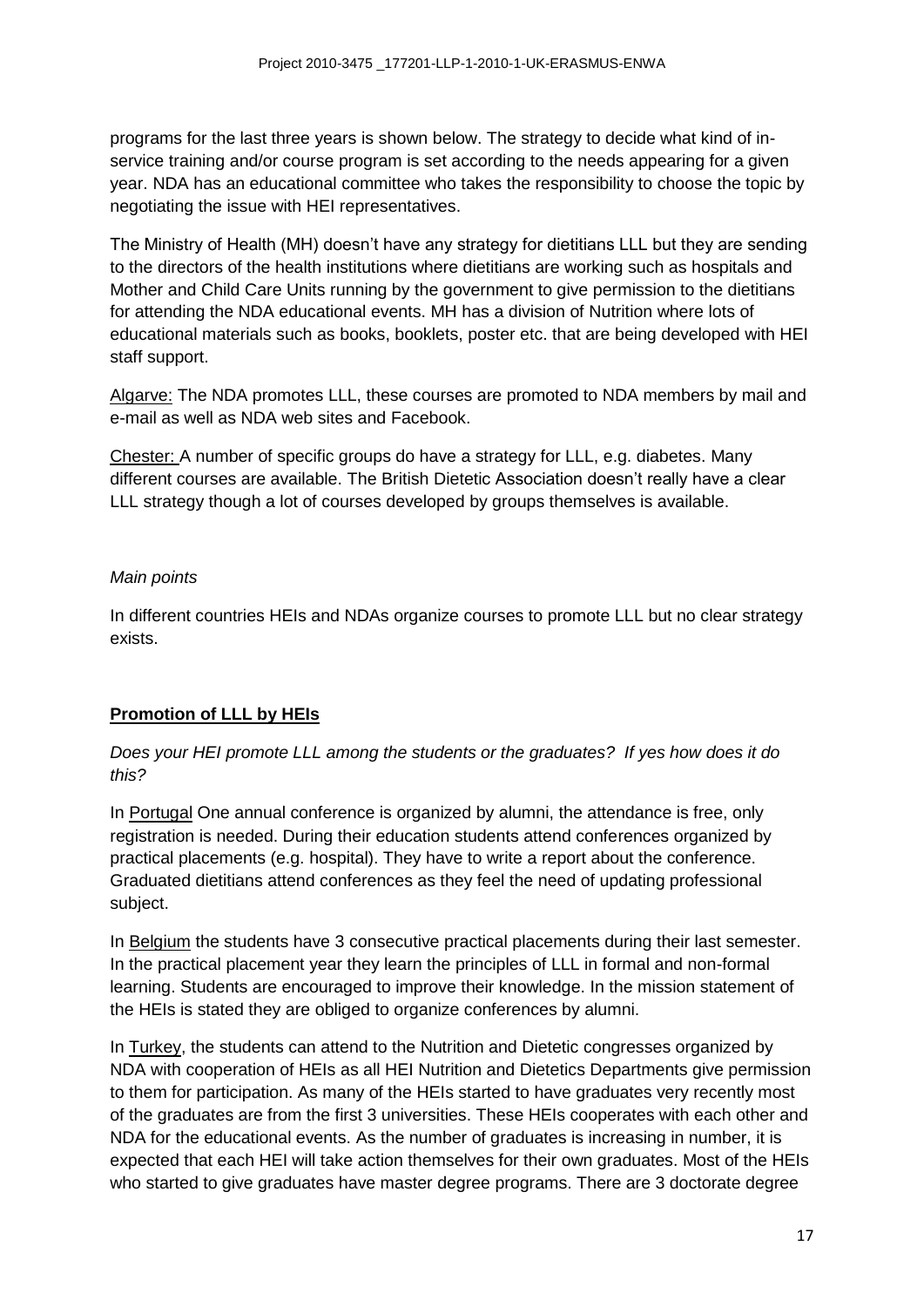programs out of 40 departments as many didn't start having graduates. Considering all these events we can simply say that the HEIs are promoting LLL.

Okan University does not currently promote LLL among students/graduates due to lack of staff. We hope to overcome this problem in the near future, since we are planning in having LLL courses available for Dietetic students/graduates.

Chester has no direct pathway but some MsC courses are available. Teaching of undergraduated and post-graduated dietitians about LLL is carried out by research projects.

#### *Main points*

HEIs promote LLL by organizing seminars and conferences.

# **Cooperation HEIS and NDAs**

*How closely do you work with the dietitians in your NDA to find out what needs to be studied for LLL and how do you respond to this? Do you work together?*

In Portugal dietitians participate, e.g. in the decision of topics of interest. They have no formal protocol to do this.

In Belgium the NDA includes a commission of education. Each HEI is represented in this commission. There is no formal decision in the topics for the second conference. Because all HEIs are represented in the commission they are involved in the decision.

In Turkey as mentioned earlier, the NDA and HEIs are working together, e.g. in organizing. NDA has a committee for educational actions. This committee has the responsibility to choose the topics for the courses. They negotiate the needs and conditions with HEI representatives.

Chester: At present there is no formal link between BDA and universities. A good relationship with practice is important to come to issues that are really needed.

#### *Main points*

HEIs and NDAs are working together in promoting LLL, though not always in a formal way.

# **ECTS in different countries**

*Do dietitians or other health care professionals need to have accredited learning e.g. ECTS In your country? If so is there a system for accrediting professional learning post qualification? Is this for dietitians only or for other health care professionals?*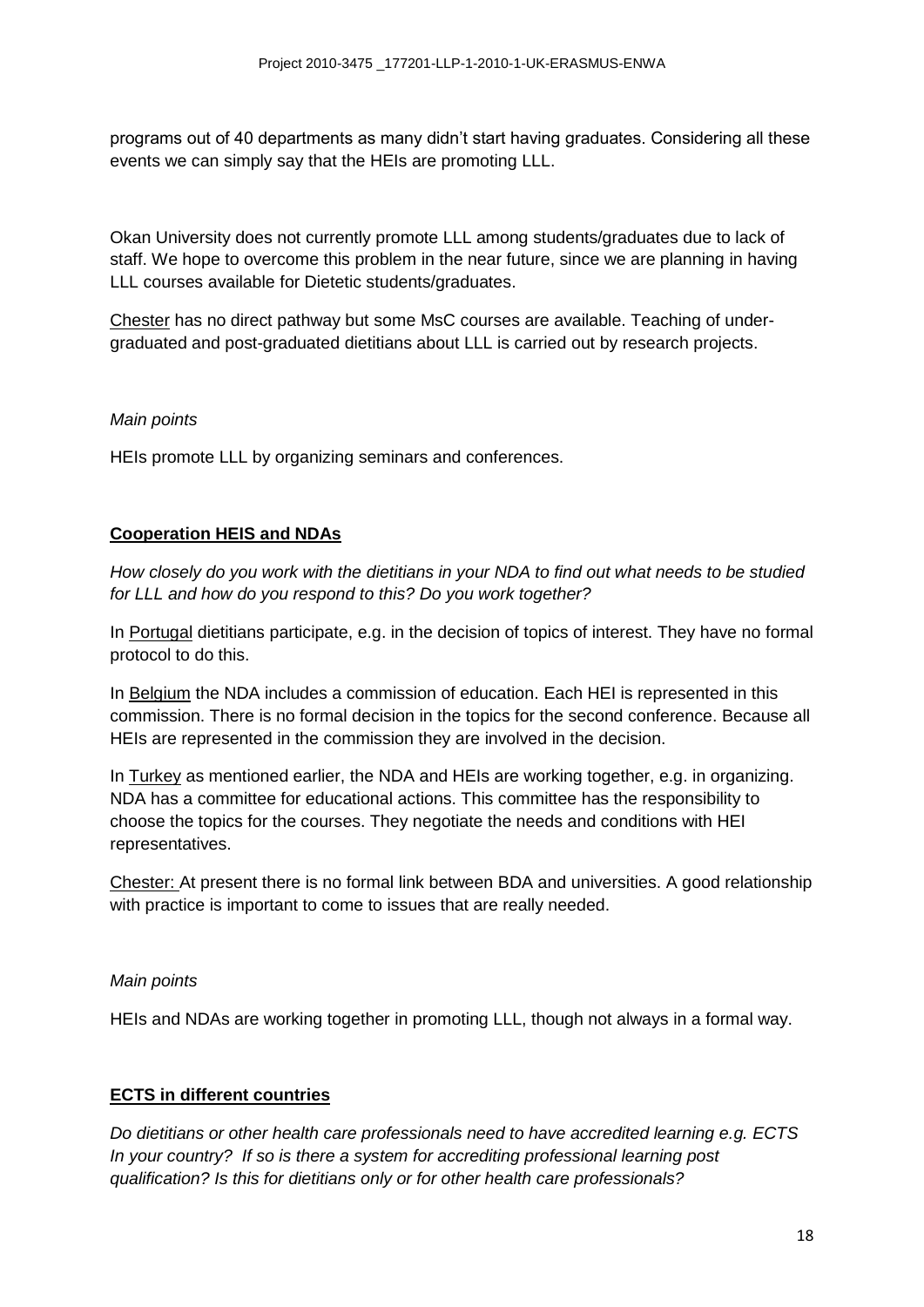### *Who accredits the learning? Is it the NDA, HEI or other e.g. Competent authority etc.?*

In Portugal no ECTS system exists. Some medical studies offer ECTS but it's not mandatory. Everybody who visits a conference or course can receive ECTS points but these points have no value as they only register attendance and not learning.

In Belgium an accreditation system is used for general practitioners, dentists and midwifes. Medical doctors should gain a certain amount of accreditation points every year in order to maintain their knowledge level, not to increase it. Belgium has no online or high-tech register for accreditation points.

Turkey had no accredited learning system before. Recently due to the necessity to harmonize the educational programs with EU standards ECTS is started to be used in HEIs. There is no standard educational dietetic program yet but HEIs are trying to set their semester base credits as 30. Some HEIs are increasing their number of elective courses to adjust their program to Bologna declaration.

Chester: Points given are no formalized yet, so at this moment there is no ECTS. Points should be given for learning not for attending a course.

#### *Main points*

Only a HEI can accredit a course or conference by ECTS.

Some countries already have some kind of accreditation system though it is not used in practise.

#### **Monitoring professional development**

*Is there a system in place for recording on-going professional development e.g. portfolio based, internet based log book to monitor the individuals progress.*

#### *If there is a system who looks at it and for what purpose*

In Portugal the working field of dietitians is divided in three main areas: research, communication and organisation. Every three years each dietitian needs to be classified according to the minimal amount of learning in each working area that had to be performed. In the university in Lisbon these results are recorded in the dietitians CV in descriptive way. Portugal has no system to ensure the professional development of dietitians in the working field.

Belgium has no system to monitor the individual development of graduated dietitians. There is no penalty for a dietitian who doesn't apply LLL. HEIs might have a system to record the publications and activities of the dietitians working at the HEI. The NDA in Belgium is working to develop an accreditation system so all dietitians can record their LLL in the future. There is need for an electronic system; help from EFAD would be appreciated.

In Turkey monitoring a dietitians development is not compulsory. Every dietitian can record their learning activities in their personal CV. It is only used when applying for a better job.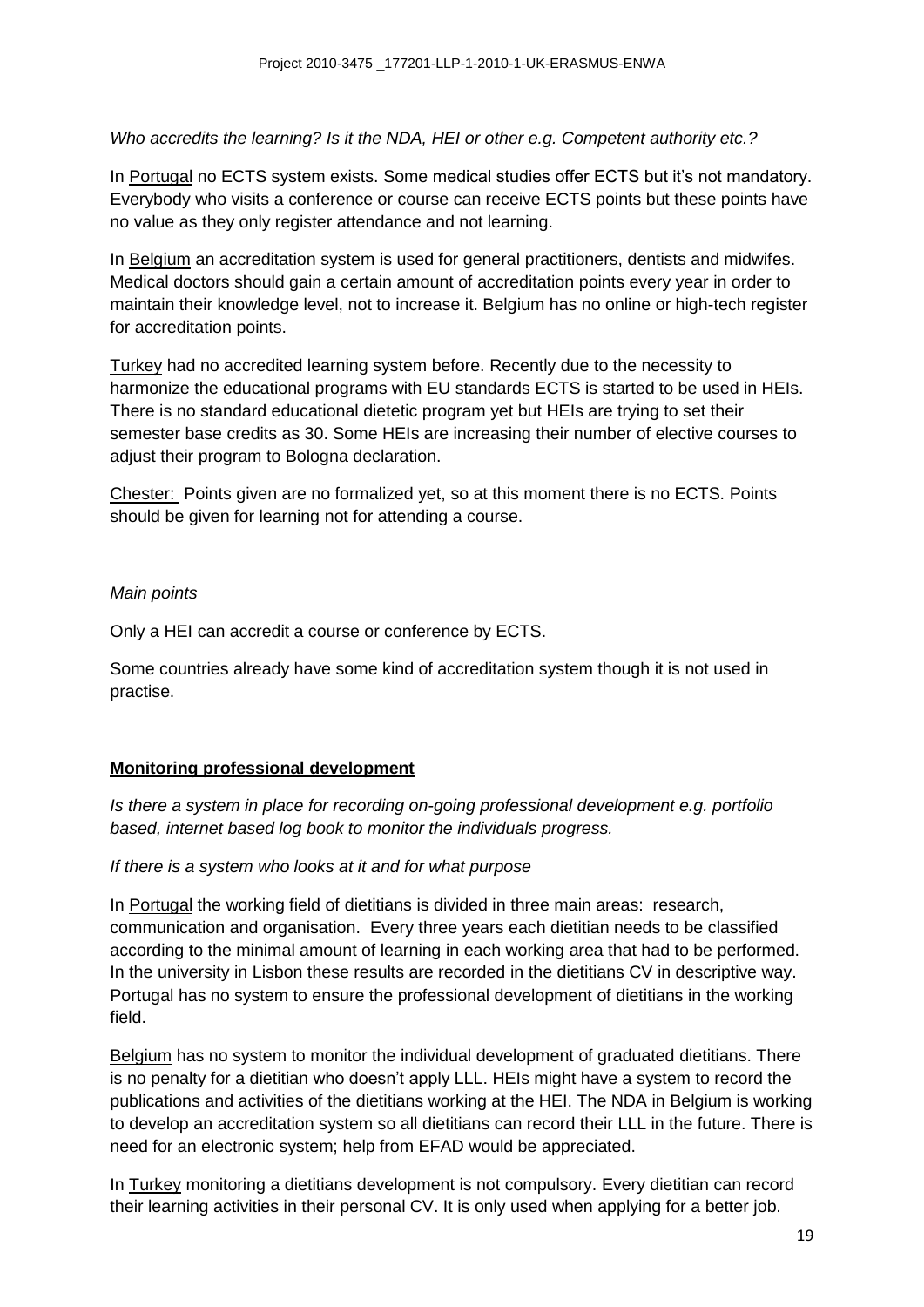Chester: monitoring of personal development is very informal, using a personal portfolio (a more reflective way).

### *Main points*

No national system for monitoring individual development is available although the importance for such a system is recognized.

# **Competences of specialist dietitian**

*Are you aware of the defined competences of what is a Specialist Dietitian (EFAD/DIETS2) if answer no then are their certain levels that need to be achieved (time, courses etc.?) and if yes.*

The defined competences for a specialist dietitian are known by the participants of the focus group. In order to support this part of the discussion the flowchart over the progress from newly graduated dietitian to a dietitian at advanced level is shown (source: Strategy LLL).

The importance of a personal development plan is mentioned. It should be clear which additional skills are needed to become a specialized dietitian in a certain area. A plan is needed to make the right choices for learning the right skills, a person cannot be specialized in all areas. Maybe students should already learn how to make such de personal development plan.

In Turkey, all dietitians are getting jobs easily at the moment without having any specialization. Titles of therapeutic, addministrative community, renal dietitans etc. are used only when dietitans want to categorize their interest and experience in job application or in C.V.

Development is good for the profession but it should be funded, and involved in programs.

# **Formal and informal learning**

The issue of formal and informal learning was suggested as an addition to the LLL Strategy.

ECTS covers measurable formal learning; it proves that you have learned something.

The assessment of informal learning is difficult because often it's not measurable. For instance, many years of working experience might improve your quality but that's not always true. Evidence based practice might help to solve this problem. The dietitian could write a brief report about a topic she's involved in. In the report the literature study and the link between the theory and the practical use of that information could be described. In this way the dietitian can prove she is up-to-date and has understood the literature. This should be equivalent to ECTS.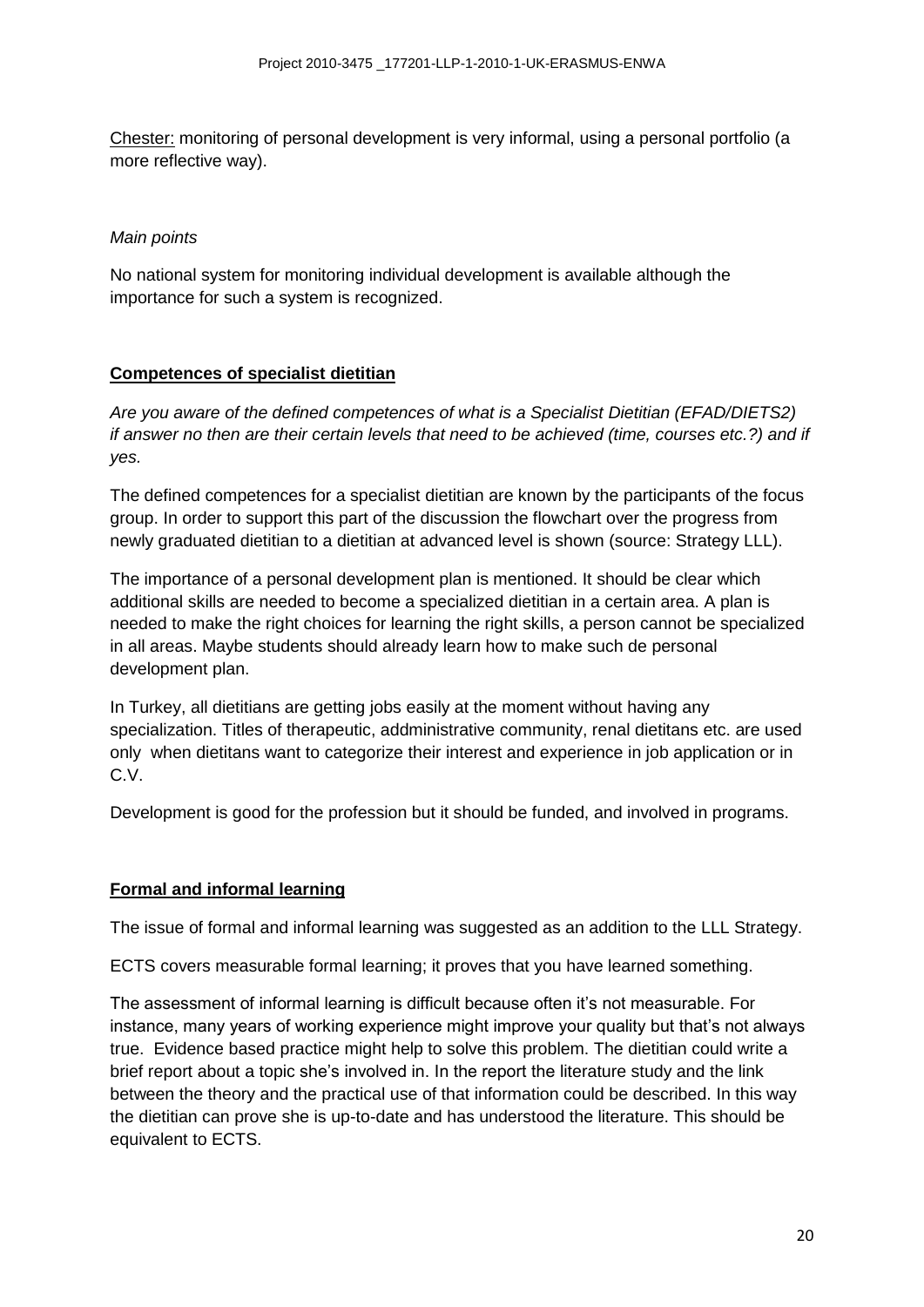#### **Appendix 4: Focus group 2 – what they had to say: National Dietetic Associations**

Date: Monday March 4, 2013, 15.00-16.00, and questionnaires by email Location: GoToMeeting

- WP-members: Anne de Looy (discussion leader) Pauline Douglas (WP8, discussion leader) Saskia Meijboom (WP8, minutes secretary)
- Participants: Claudia Krueger, Dortmund, Germany Sue Kellie, British Dietetic Association, United Kingdom Thérèse Libert, French Association of Nutritionist Dietitians, France Manuel Moñino, Spanish Dietetic Association, Spain Mary Moloney & Education Board of The Irish Nutrition & Dietetic Institute, Ireland

# **LLL strategy in different countries**

*Does your NDA promote LLL? If yes how does it do this?*

*Is there a LLL strategy in your country for dietitians or health care professionals? If yes can you explain a little more?*

#### Germany:

Members will receive a certificate and points for attending congresses and online courses. Showing these points to the NDA will prolong their certificate for 3 years. A plan is used for the number of points to receive per congress or course. A list of names of persons with enough points is available on the website. Points are awarded by the NDA. Germany has no clear policy in this. Discussions are going on how to change the system and decide what to do in the next 20 years.

#### UK:

Continued professional development (CPD) is promoted. It is recorded by members in a portfolio. Awarding of CPD is not linked to a university, the system is not evaluated externally. It includes formal learning but no points or credits are given. It is marked what is needed to become advanced. CPD is valid for 5 years. The United Kingdom, BDA has a CPD policy.

#### France:

Members are encouraged to continue to learn and train throughout their careers.

LLL is promoted in the newsletter and on the website. It is new since 2013 for paramedics: the DPC (Developpement Professionnel Continu). Recommendations were developed by the High Authority for Health. They were sent for proofreading and comments by various organizations including the High Committee of Health Care Professions (AFDN is on the Board).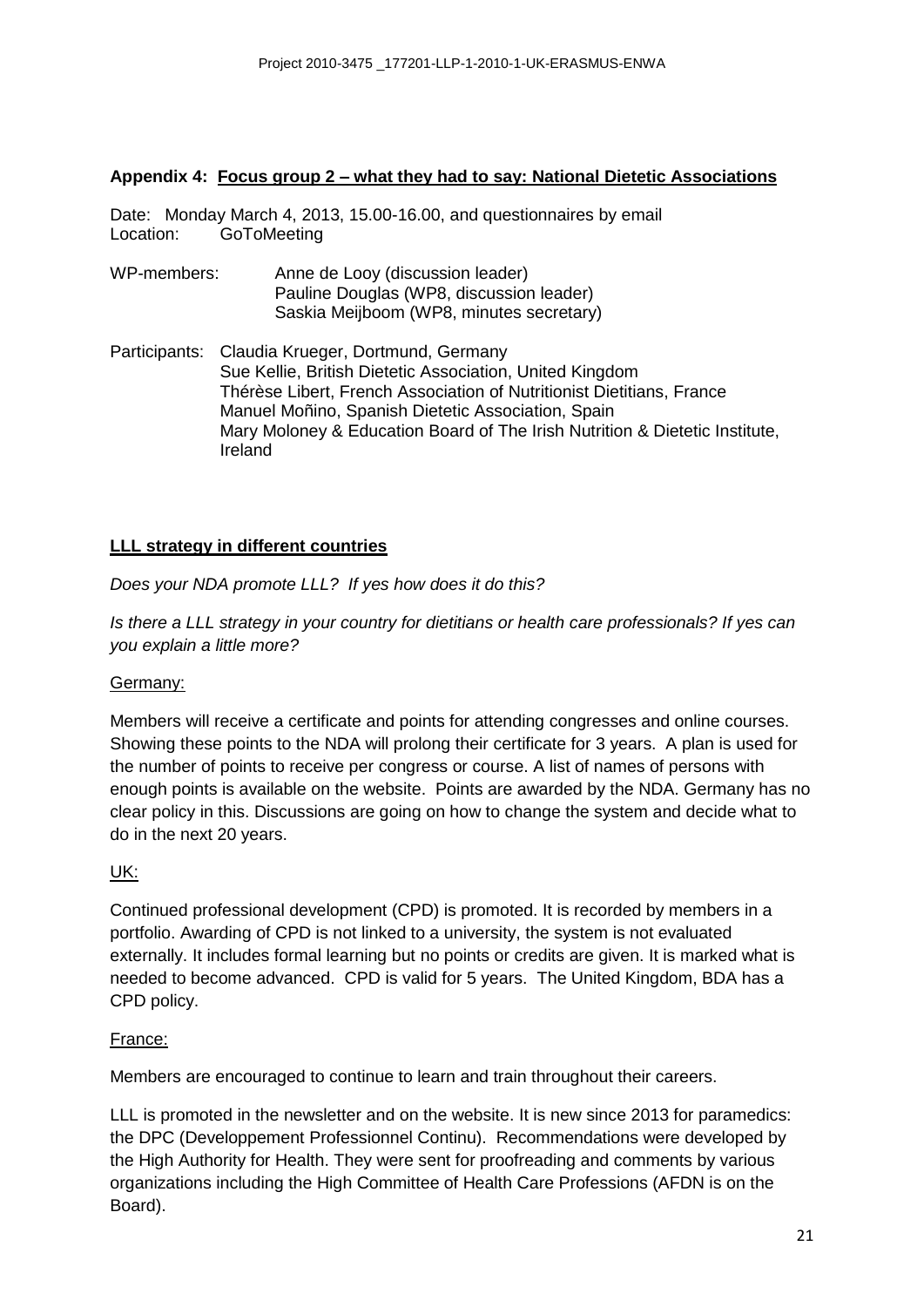#### Spain:

From Spanish Association of Dietitians-Nutritionists AEDN, is promoted continuing education courses and seminars, organized by AEDN, Regional Professional Bodies of Dietitians and some Higher Education Institutions (HEI) and other recognized organizations, like the International Society for the Advancement of Kinanthropometry (ISAK) with which sign agreements. This year 2013, AEDN has been divided into two new entities that work together: General Council of Dietitians-Nutritionists of Spain (CGDN) and Spanish Foundation of Dietitians-Nutritionists / AEDN Foundation (FEDN). The CGDN will be the Professional Body to order, regulate and represent the profession nationally and internationally, and the interlocutor with the competent national authorities. Meanwhile the FEDN will assume the scientific and educational role of profession. It'll be decisive in the LLL, the social projection of the profession and the interaction with citizens through health promotion strategies.

There is a National Commission for Continuing Education/training of health professionals, including dietitians, although there is still no legal framework that establishes the level and type of LLL that each healthcare professional should have. Pending the organization of Compulsory Professional Life (a kind of legal way to have a minimum level of LLL) but just for public employees. This is the link to the website of the Ministry of Health http://www.msc.es/profesionales/formacion/formacion Continuada/comision.htm. Currently these evaluation committees are competent at regional level, depending of the Regional Ministries of Health and involving health professional bodies, HEI and other related entities. Here is for example the site of the Continuing Education Committee of the Balearic Islands for health professionals http://www.caib.es/sacmicrofront /contenido.do?mkey =M1002151206012576391&lang=ES&cont=16940. The continuing education committee evaluates the documentation provided by the applicant organization and getting credit training recognized at national level. In addition to recognizing "continuing education credits", some courses may also receive a mention of "healthcare interest" if the applicant forward all contents and receive the approval of the commission. Depending on the applicant, some courses may admit only to dietitians.

#### Ireland:

The Irish Nutrition and Dietetic Institute (INDI) launched it Continuous Professional Development system in October 2012. This is a voluntary system to encourage members to plan, reflect and record on CPD. Currently this is in a paper format. INDI plans to audit members compliance with CPD. The INDI has established an endorsement committee to credit conferences, seminars, etc with CPD points that member can accrue towards reaching the minimum requirement for CPD. This will ensure the profession are prepared for State Registration in 2015 and the requirement for evidence of CPD of 60 hours over 2-year period. INDI facilitates CPD/LLL through educational seminars, special interest groups. INDI bids for CPD bursaries to facilitate development of specific skills amongst members e.g. Behavioural Change Skills, research skills etc.

INDI Position Statement: Continuing Professional Development (CPD).

CPD defined and in context. INDI defines continuing professional development (CPD) as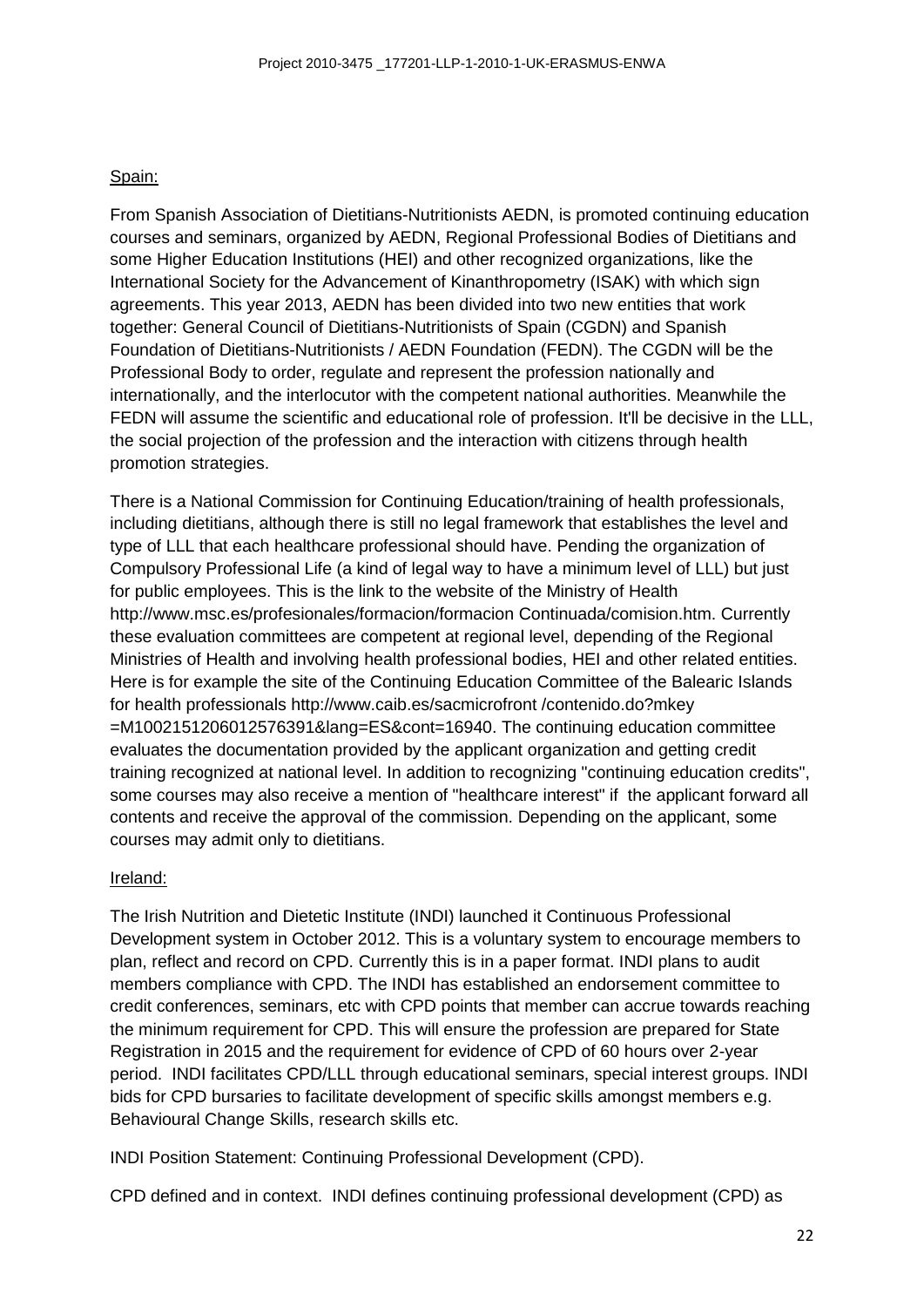"The maintenance and enhancement of the knowledge, expertise and competence of professionals throughout their careers according to a plan formulated with regard to the needs of the professional the employer, the profession and society". (Madden and Mitchell, 1993).

INDI is committed to equitable access to CPD for all Clinical Nutritionists/Nutritionists to ensure high quality and safe practice. CPD is an ongoing process, undertaken by each professional regardless of place or type of work (clinical, private practice, community, industry, academia, health promotion etc.) by which knowledge and expertise is updated, maintained and enhanced in order to ensure continuing competence to practice. The Health and Social Care Professionals Act (HSCPA, 2005) legislated for the statutory registration of at least 12 Health and Social Care Professions overseen by the Health and Social Care Professionals Council (HSCPC) and acknowledges that importance of CPD as registrants must be able to prove fitness to practice.

The responsibility of the HSCPC is 'To protect the public by promoting high standards of professional conduct and professional education, training and competence among registrants of the designated professions.' (HSCPA, 2005). This is echoed in HIQA's National Standards for Safer Better Healthcare 2012: *'Standard 6.2 "Service providers recruit people with the required competencies to provide high quality, safe and reliable healthcare." Standard 6.3 "Service providers ensure their workforce have the competencies required to deliver high quality, safe and reliable healthcare."*

### *Standard 6.4 "Service providers support their workforce in delivering high quality, safe and reliable healthcare"*

Dietitians/Clinical Nutritionists work in a changing environment as healthcare delivery evolves with consequent demands on the profession to change their work practices, increase specialisation and advance scope of practice. INDI supports the education and development of Dietitians/Clinical Nutritionists to meet the needs of service providers and service users. The CPD process recommended by the INDI is guided by the principles listed below.

Individual responsibility: Individual professionals are responsible for maintaining fitness to practice and CPD as set out in the INDI Code of Professional Practice. 'It is the responsibility of the Dietitian/Clinical Nutritionist to maintain and continually improve his/her professional knowledge, keeping up to date with scientific progress in order to offer the best service possible to clients/patients and other health professionals. '(INDI Code of Professional Practice, Section 3 Professional Conduct, 2008)

CPD involves acquiring new knowledge, skills, experience and attitudes relevant to scope of practice. A self-directed learner requires skills in critical thinking and reflective practice which are necessary for assessment of learning needs and application of learning into practice. CPD begins with planning for the short and longer term. Personal developmental planning, performance reviews with respect to competencies, ideally with a manager/ mentor/supervisor provide can objective aids to CPD.

There is a need for shared responsibility between the individual and the employer to support engagement in CPD, in terms of recognition of the need for CPD, financial support and in provision of protected time for CPD. Outcome focused CPD; linking CPD to Competence. CPD is a process of professional and personal development while competence is a state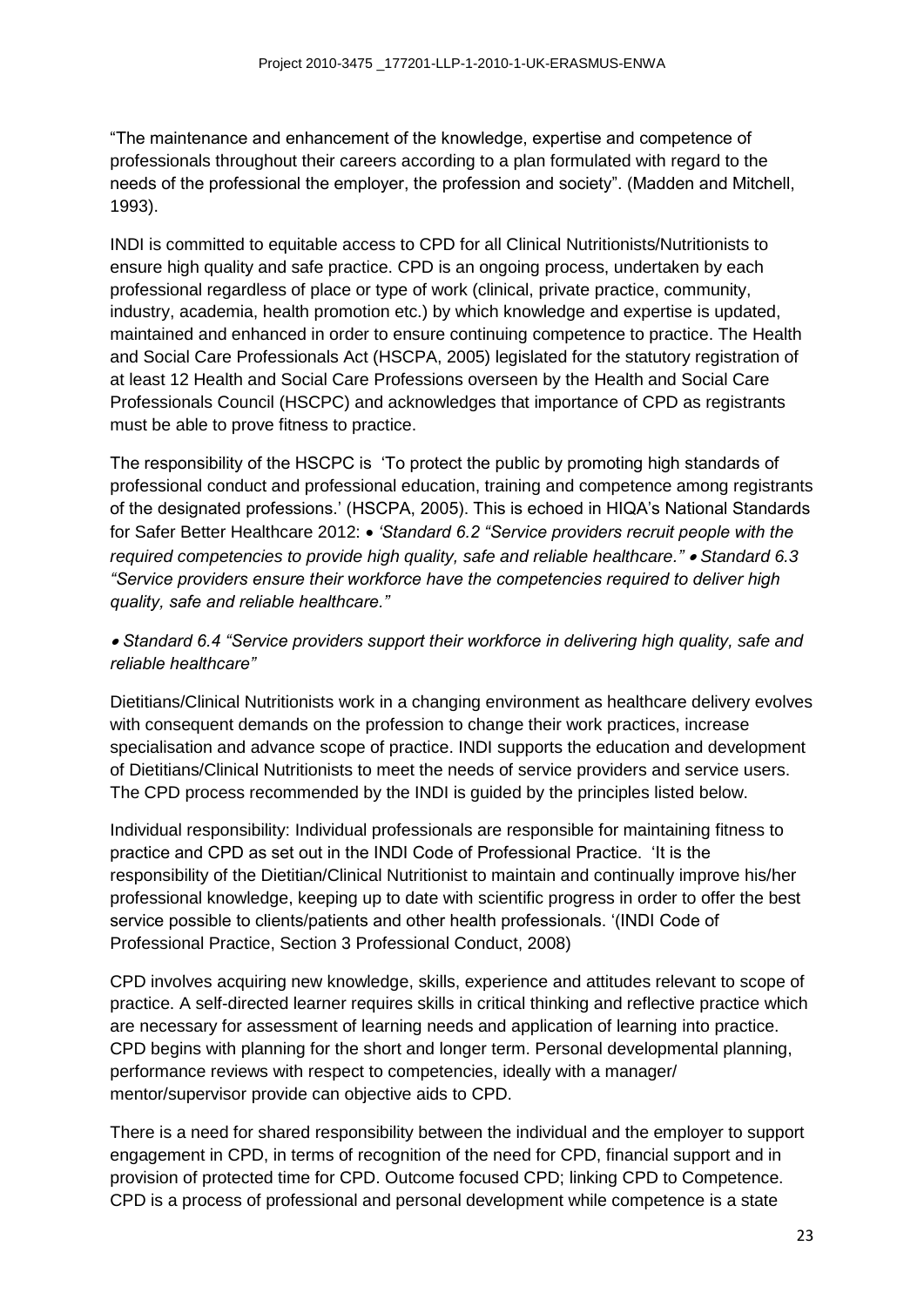which ensures fitness to practice. In order to address the developmental requirements of the individual professionals and the provision of effective and safe patient care, the CPD process must; • focus on outcomes and learning achievement • consider CPD and learning in terms of benefits to patient care  $\bullet$  recognise practical learning  $\bullet$  acknowledge that competence includes knowledge, skills, attitudes and ethical and emotional dimensions.(Gosling, 1999).

The INDI encourages CPD focused on enhancing practice rather than a task orientated model. INDI requires that members demonstrate a minimum of 15 hours CPD per year from a blend of four categories of CPD activities which relate to identified CPD needs. This process is based on self-assessment of CPD needs using the INDI CPD Planning and Recording tools, INDI Professional Competencies/Office of Health Management Health and Social Care Professions Management Competencies. CPD activities are evaluated with respect to changes to clinical and professional practice. INDI will conduct an annual CPD audit of CPD plan and record summary forms randomly selecting approximately 5% of the INDI membership and of these five members will be randomly selected to submit their CPD portfolio. At the end of a five year CPD cycle; 25 members will be randomly selected for audit of their professional portfolio. The purpose of this audit is to encourage members to prioritise CPD planning, engagement, evaluation and recording and ensuring CPD is linked to identified needs and benefits to the service user.

Recognition of the range of learning activities: CPD includes a variety of learning activities which may be: • Formal activities; such as post graduate courses such as Post graduate certificates and diplomas, INDI courses, study days, distance learning • Work based learning activities include; case studies, reflective log, journal clubs, clinical audit • Professional activities e.g. active membership of Special Interest Groups (SIGs), membership of INDI council or working groups, supervision/mentoring • Self-directed activities such as journal/book review.

# *See INDI CPD Handbook for more details on CPD activities*

Consideration to different learning style applies to Dietitians/Clinical Nutritionists when choosing CPD activities to meet identified needs and to those developing CPD activities and events. Self-awareness with regard to preferred learning style is acknowledged as a requirement to becoming a better learner as it allows the individual to choose learning activities that are best suited to the preferred learning method, and by raising awareness gives greater attention to under-used styles. (Honey, 2007; in a document reproduced under licence for Dietitians in Dublin Academic Teaching Hospitals (DATHs) Non Managerial Professional Supervision (NMPS) learning programme). As the practice of Dietetics advances so too does the range of learning and training activities required for CPD. Professionals are encouraged to acknowledge the importance and value of work based learning as the basis for CPD by recognising and recording learning opportunities. CPD is an on-going process of lifelong learning that is as relevant to a new graduate as to a professional in the latter stages of their professional life.

Recording CPD: The INDI professional portfolio was developed and updated to facilitate planning and recording CPD. The portfolio has a number of functions: Providing a means to plan CPD, set personal goals and evaluate progress • Serves as a file to record formal education and course attendance and informal CPD activities • Encourages reflective practice; provides a tool to reflect on and record all types of CPD opportunities and links this learning to change in practice  $\bullet$  Allows professionals to collect evidence of CPD in a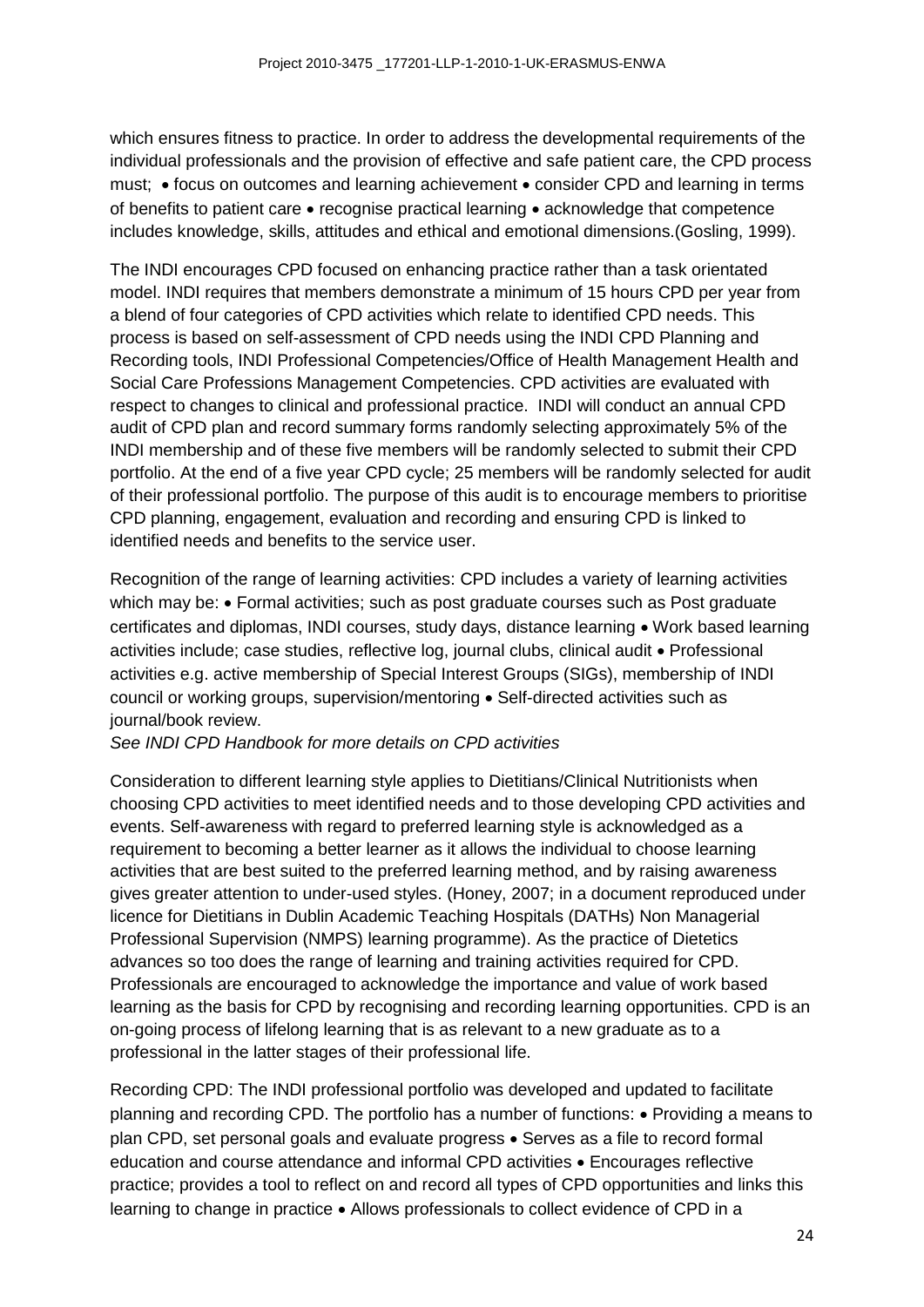structured and organised format for the purposes of personal development planning and audit.

Documentation of CPD is a fundamental component of the process as it is thought that writing down an intention to change practice can affect internal commitment (Overton, *et al*., 2008).

Figure: CPD cycle



# **Monitoring professional development**

*Is there a system in place for monitoring continuing professional development (LLL)?*

*e.g. portfolio based, internet based log book to monitor the individuals progress.*

*Which ones do you use and have you any comment on their use and benefit?*

# Germany

Germany has a 3 year school system for dietitians with no special opportunity for postgraduation education of dietitians. There are some opportunities together with other health professionals. There isn´t a system in place for monitoring continuing professional for the dietitians. So each dietitian has to demonstrate the professional development on his own way. LLL is a personal undertaking in all areas.

# UK

Development is based on reflection. Results are not recorded in a PD award system but in a personal portfolio. LLL should be promoted as part of a policy of what is expected from a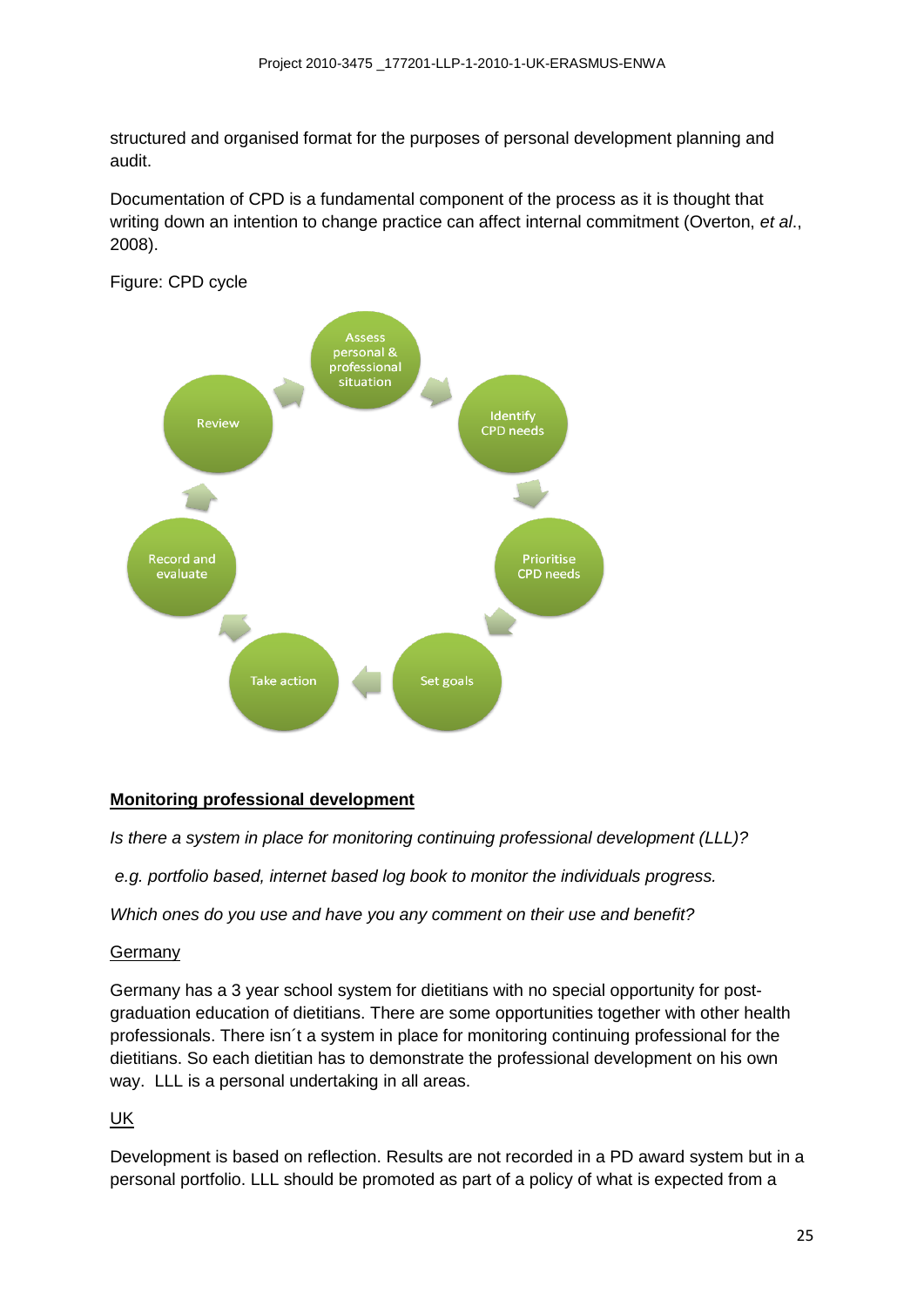member at a particular level. It is difficult to implement monitoring of PD. Development is a individual responsibility.

# France

Not yet. It will be implemented this year via the DPC.

#### Spain

The administration does have a training platform for public employees, differentiated by areas of knowledge. But today there are very few dietitians practicing in the NHS, so the AEDN and Regional Professional Bodies of Dietitians are who mainly oversee the continuing education of dietitians.

#### Ireland

Currently it is portfolio based (paper based), but we hope this can be replaced by electronic system via INDI website. The website is currently undergoing an upgrade.

# **Career pathway**

*Does your country have a career pathway that dietitians can follow?* 

*e.g. there is formal recognition of a Specialist Dietitian?*

#### Germany

There is no clear career pathway. After three years educations students may graduate as dietitian. After this education the dietitian has to find their own way. They can go the way like other health professionals or they make a decision for a specialization. With our Certifikation we promote LLL since 13 Years and there are many courses for specializations.

# UK

There are nationally recognized competence based career frameworks. These are based around agreed levels of progression. Example: level 5 is a practitioner, level 6 is a senior practitioner, level 7 is advanced and level 8 consultancy role. The BDA have a Dietetic career framework which has Dietitian (based on level 5), specialist Dietitian (based on level 6), advanced (level 7) etc. This also maps to the Indicative National Workforce Competence/National Occupational Standards. The BDA holds the curriculum for the training and education of Dietitians in the UK. The revised curriculum will be published in 2013.

#### France

No. For Public Hospitals, the possibility exists for a dietitian to become Health Care Manager and Warden, but it is not specific to the profession of dietitian. This work interest us greatly as we could make proposals to the working groups that are implementing the LLL system in France (DPC)

#### Spain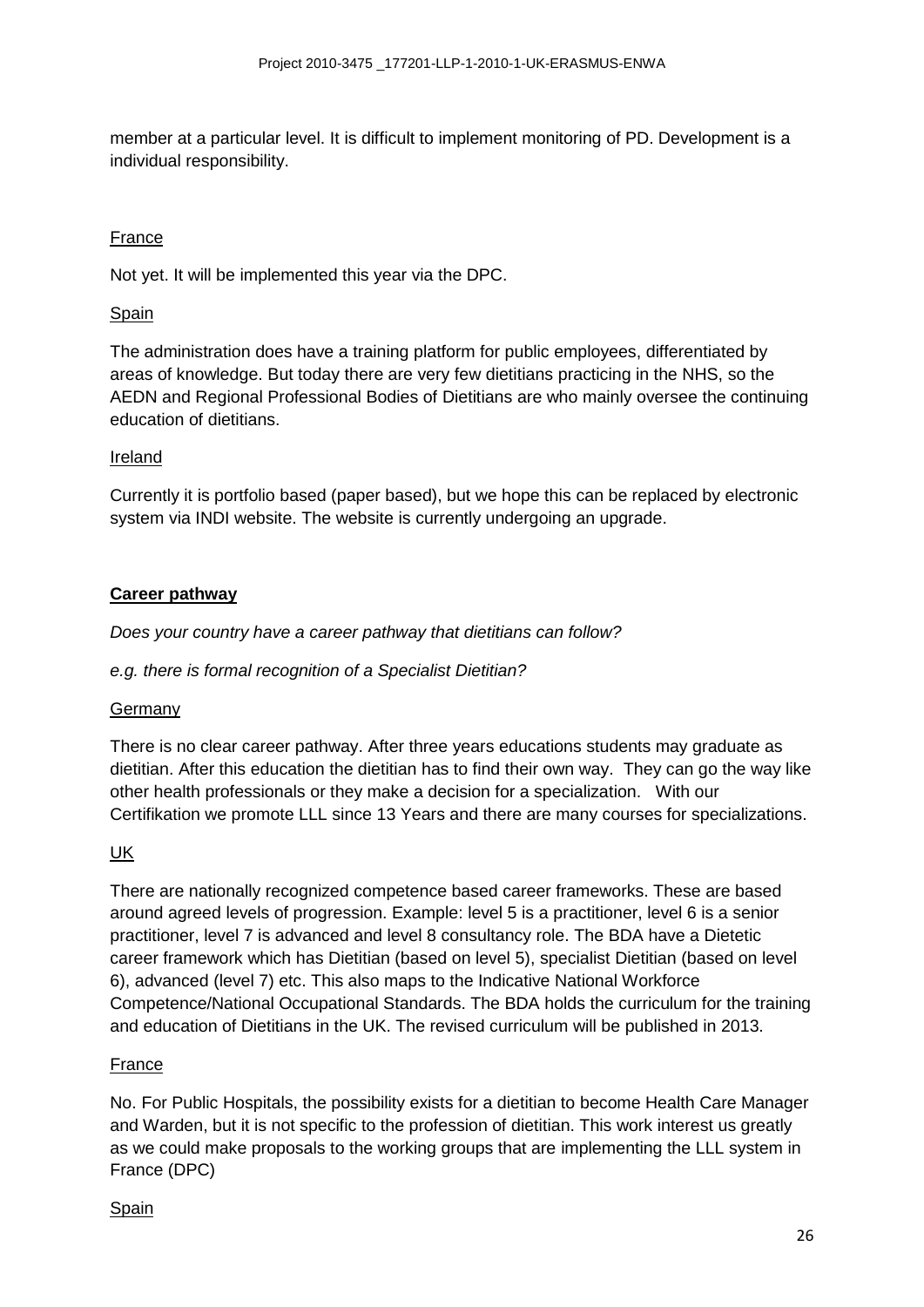YES. The document European Advanced Dietetic Competences (EDAC), in which we have participated, will be vital as a base for advanced training of dietitian, as in their day they were to protect our title in Spain, the European Dietetic competences and their performance indicators - 2009 and the European Academic and Practitioner Standards for Dietetics 2005.

The EDAC will be helpful for universities and FEDN and Regional Professional Bodies of Dietitians. In this way we could be able to avoid the serious problem causing to the profession by those education programs that supposedly has advanced training in dietetics, when they are not. For example, some postgraduate studies, which have been denounced to university authorities by the AEDN and Regional Professional Bodies of Dietitians, because is giving professional competencies attributed by law only to Dietitian-Nutritionist and also because it's using a misleading name on the level of academic and professional purposes. The AEDN has requested to the university authorities to lead the professional itinerary uniquely to graduates in Human Nutrition and Dietetics, but only if its competencies are advanced in Human Nutrition and Dietetics or otherwise lead students only to research and educational itineraries, and delete the professional one. We think that it is unethical and illegal that universities be pretending to give professional competencies on Dietetics, to other professionals from the area of health or not, who have not previously attended the official studies of Human Nutrition and Dietetics.

Ireland: no comment made

# **Competences for a Specialist Dietitian**

*Does your country have defines competences for a Specialist Dietitian?*

# Germany

Yes we have an education law with defines competences and we have some Courses to train *Specialist Dietitian with specified competences, too.*

# UK

The BDA guide on "Advanced practice: capabilities for advanced practice in Dietetics" is used along with BDA dietetic career framework in line with national career frameworks. BDA developed an ADVANCED PRACTICE GUIDANCE DEVELOPMENT NEEDS ANALYSIS TOOL to enable Dietitians to fully understand what their personal development needs are.

# **France**

Not yet.

# Spain

No. AEDN is jointly organized courses like Postgraduate in Dietary Treatment of Overweight and Obesity (http://www.il3.ub.edu/es/postgrado/postgrado-tratamiento-dietetico-sobrepesoobesidad.html) only addressed to dietitians, credited with 20ECTS, or the Course on "Food and Nutrition in childhood: Keys to daily professional practice"

[\(http://fufosa.org/il3aednfufosa/\)](http://fufosa.org/il3aednfufosa/) credited with 6ECTS, both of them are not an official recognized qualification. Our intention and our challenge, is to begin this new stage of FEDN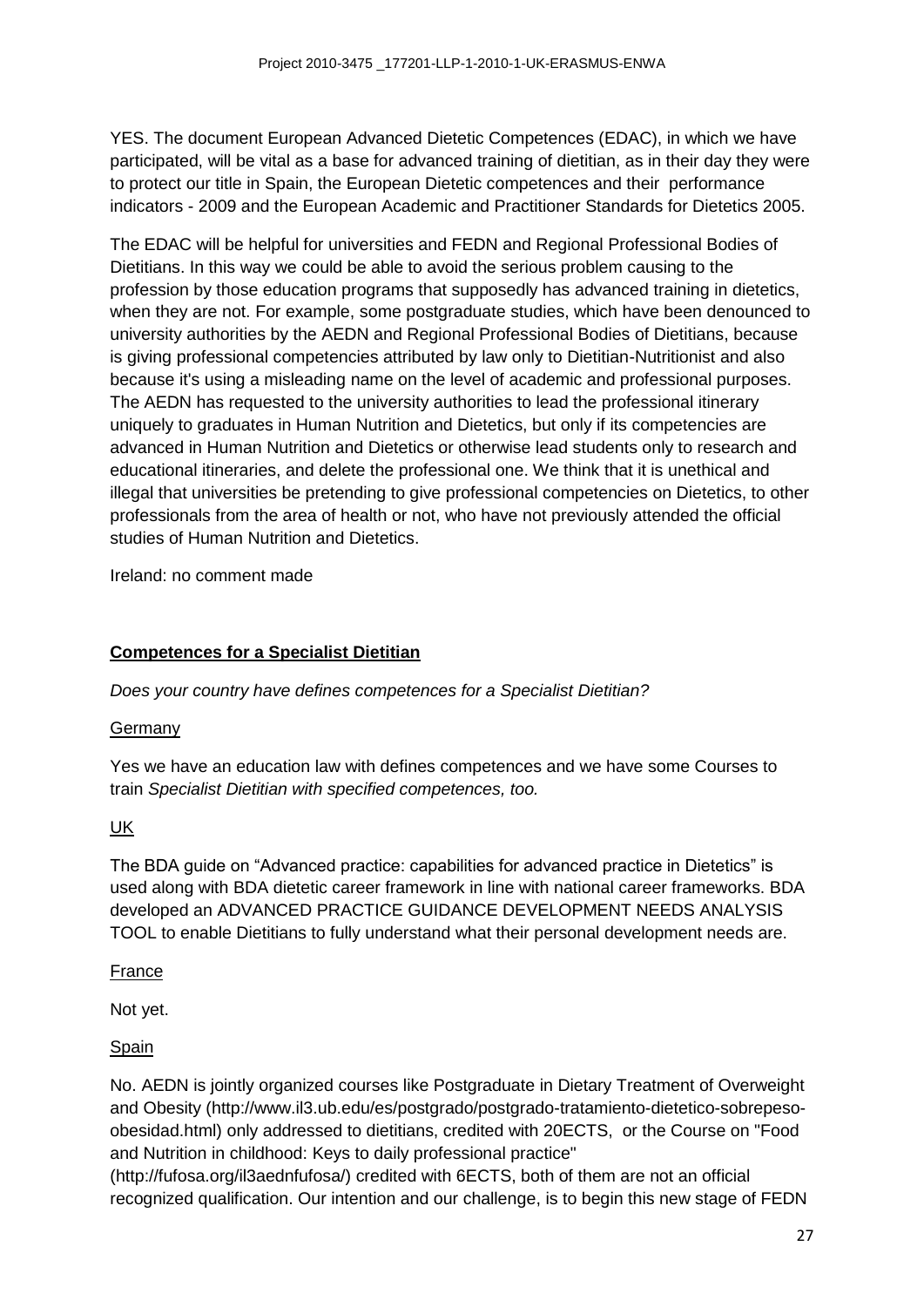to establish bases for dietetic specialties, even make the FEDN able to evaluate and accredit the LLL of Dietitians , issuing certificates of professional specialization. We will take as a basis the documents EDAC.

### Ireland

Hours of study are not specified, but they do have to demonstrate competence level. Clinical Specialist posts are expected to deliver service in 30% time allocation, 30% on research and 30% on education. They are expected to be able to demonstrate advance level of competencies in these areas of work.

# **Accreditation of learning**

*Is the learning accredited (or formally recognised) for post-registration dietitians?*

*Does your country have a career pathway that dietitians can follow?* 

*e.g. there is formal recognition of a Specialist Dietitian?*

#### **Germany**

No formal recognition of specialist dietitian. A system for learning and accreditation point in Europe is seen to be important. Dietitians should learn from each other. A system to support this should be developed by the NDA.

# UK

Professional development award is a five year structured Continuing Professional Development (CPD) programme for dietitians. The BDA Centre for Education and Development (CED) offers a range of one and two day courses for dietitians and dietetic support workers to support their continuing professional development. To support dietitians and providers of education the BDA offers endorsement of post-registration education for dietitians, a system which provides quality assurance of continuing professional development (CPD) activities for dietitians. Endorsement is added value and a quality assurance mark that the learning has been evidenced and reviewed by an independent assessor. The HEIs in the UK accredit learning. Many dietitians use accredited learning for short courses or modules in specialized dietetic practice areas to show CPD.

#### France

Yes but it is not specific to Dietitians, it is for Health Care professions.

# Spain

As above, all training courses accredited by the Continuing Education Committee, are officially recognized, but not always an HEI is which organizes training. For example AEDN and Regional Professional Bodies of Dietitians, organize courses recognized with official credits than previously has been recognized by the Regional Continuing Education Committee. So far we have not established a scale to help us evaluate other training